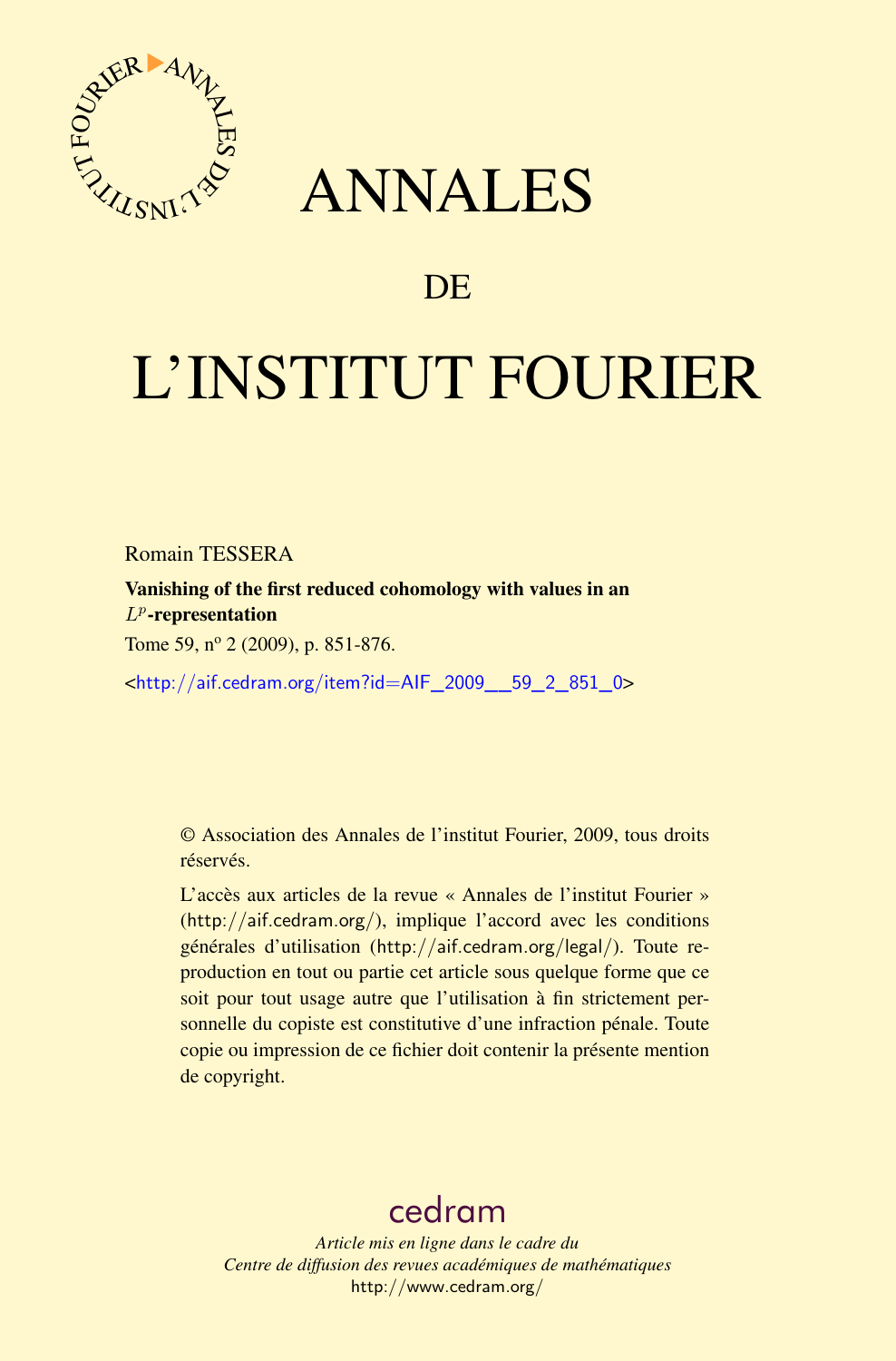### VANISHING OF THE FIRST REDUCED COHOMOLOGY WITH VALUES IN AN L<sup>p</sup>-REPRESENTATION

#### **by Romain TESSERA**

 $ABSTRACT$  — We prove that the first reduced cohomology with values in a mixing  $L^p$ -representation,  $1 \lt p \lt \infty$ , vanishes for a class of amenable groups including connected amenable Lie groups. In particular this solves for this class of amenable groups a conjecture of Gromov saying that every finitely generated amenable group has no first reduced  $\ell^p$ -cohomology. As a byproduct, we prove a conjecture by Pansu. Namely, the first reduced  $L^p$ -cohomology on homogeneous, closed at infinity, Riemannian manifolds vanishes. We also prove that a Gromov hyperbolic geodesic metric measure space with bounded geometry admitting a bi-Lipschitz embedded 3-regular tree has non-trivial first reduced  $\hat{L}^p$ -cohomology for large enough p. Combining our results with those of Pansu, we characterize Gromov hyperbolic homogeneous manifolds: these are the ones having non-zero first reduced  $L^p$ -cohomology for some  $1 < p < \infty$ .

Résumé. — Nous prouvons que pour une classe de groupes moyennables, incluant tous les groupes moyennables de Lie connexes, la cohomologie réduite en degré 1 à valeurs dans une représentation mélangeante sur un espace  $L^p$ , pour  $p > 1$ , est nulle. En particulier, cela démontre pour cette classe de groupes moyennables une conjecture de Gromov s'appliquant à tous les groupes de type fini moyennables. Nous obtenons également la version "de Lie" de cette conjecture, qui avait été formulée par Pansu. Nous montrons par ailleurs qu'un espace métrique hyperbolique possédant un arbre 3-regulier quasi-isométriquement plongé a un premier groupe de cohomologie  $L^p$  réduite non trivial pour p assez grand. Finalement, en combinant nos résultats avec ceux de Pansu, nous obtenons une caractérisation des variétés riemanniennes homogènes hyperboliques au sens de Gromov : ce sont celles qui possèdent de la cohomologie  $L^p$  réduite en degré 1 pour p assez grand.

*Keywords:* Reduced  $L^p$ -cohomology, amenable groups, Folner sequences, hyperbolic metric spaces, homogeneous Riemannian manifold. *Math. classification:* 20F65, 22F30.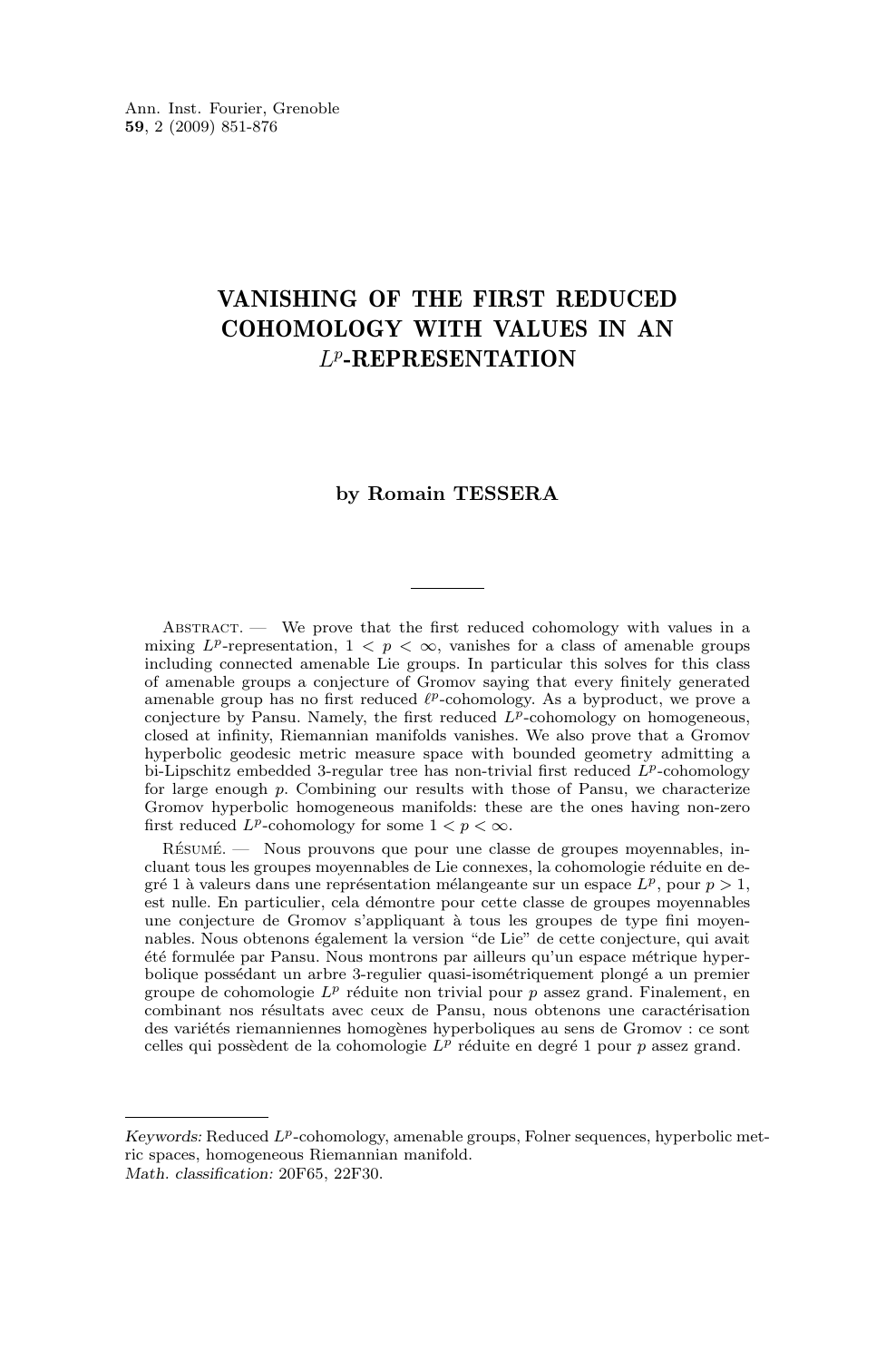#### **1. Introduction**

#### **1.1. A weak generalization of a result of Delorme.**

In [\[8\]](#page-25-0), Delorme proved the following deep result: every connected solvable Lie groups has the property that every weakly mixing $(1)$  unitary representation  $\pi$  has trivial first reduced cohomology, *i.e.*,  $\overline{H}^1(G,\pi) \neq 0$ . This was recently extended to connected amenable Lie groups, see [\[17,](#page-26-0) Theorem 3.3], and to a large class of amenable groups including polycyclic groups by Shalom [\[25\]](#page-26-0). Shalom also proves that this property, that he calls Property  $H_{FD}$ , is invariant under quasi-isometry between amenable discrete groups. Property  $H_{FD}$  has nice implications in various contexts. For instance, Shalom shows that an amenable finitely generated group with Property  $H_{FD}$  has a finite index subgroup with infinite abelianization [\[25,](#page-26-0) Theorem 4.3.1]. In [\[6\]](#page-25-0), we prove [\[6,](#page-25-0) Theorem 4.3] that an amenable finitely generated group with Property  $H_{FD}$  cannot quasi-isometrically embed into a Hilbert space unless it is virtually abelian.

It is interesting and natural to extend the definition of Property  $H_{FD}$  to isometric representations of groups on certain classes of Banach spaces.

In this paper, we prove that a weak version of Property  $H_{FD}$ , also invariant under quasi-isometry, holds for isometric  $L^p$ -representations of a large class of amenable groups including connected amenable Lie groups and polycyclic groups: for  $1 \leq p \leq \infty$ , every *strongly mixing* isometric  $L^p$ -representation  $\pi$  has trivial first reduced cohomology (see Section [2](#page-4-0) for a precise statement).

#### **1.2.** L p **-cohomology.**

The  $L^p$ -cohomology (for p not necessarily equal to 2) of a Riemannian manifold has been introduced by Gol'dshtein, Kuz'minov, and Shvedov in [\[10\]](#page-26-0). It has been intensively studied by Pansu [\[19,](#page-26-0) [22,](#page-26-0) [21\]](#page-26-0) in the context of homogeneous Riemannian manifolds and by Gromov [\[12\]](#page-26-0) for discrete metric spaces and groups. The  $L^p$ -cohomology is invariant under quasiisometry in degree one [\[15\]](#page-26-0). But in higher degree, the quasi-isometry invariance requires some additional properties, like for instance the uniform contractibility of the space [\[12\]](#page-26-0) (see also [\[3,](#page-25-0) [21\]](#page-26-0)). Most authors focus on

 $(1)$  A unitary representation is called weakly mixing if it contains no finite dimensional sub-representation.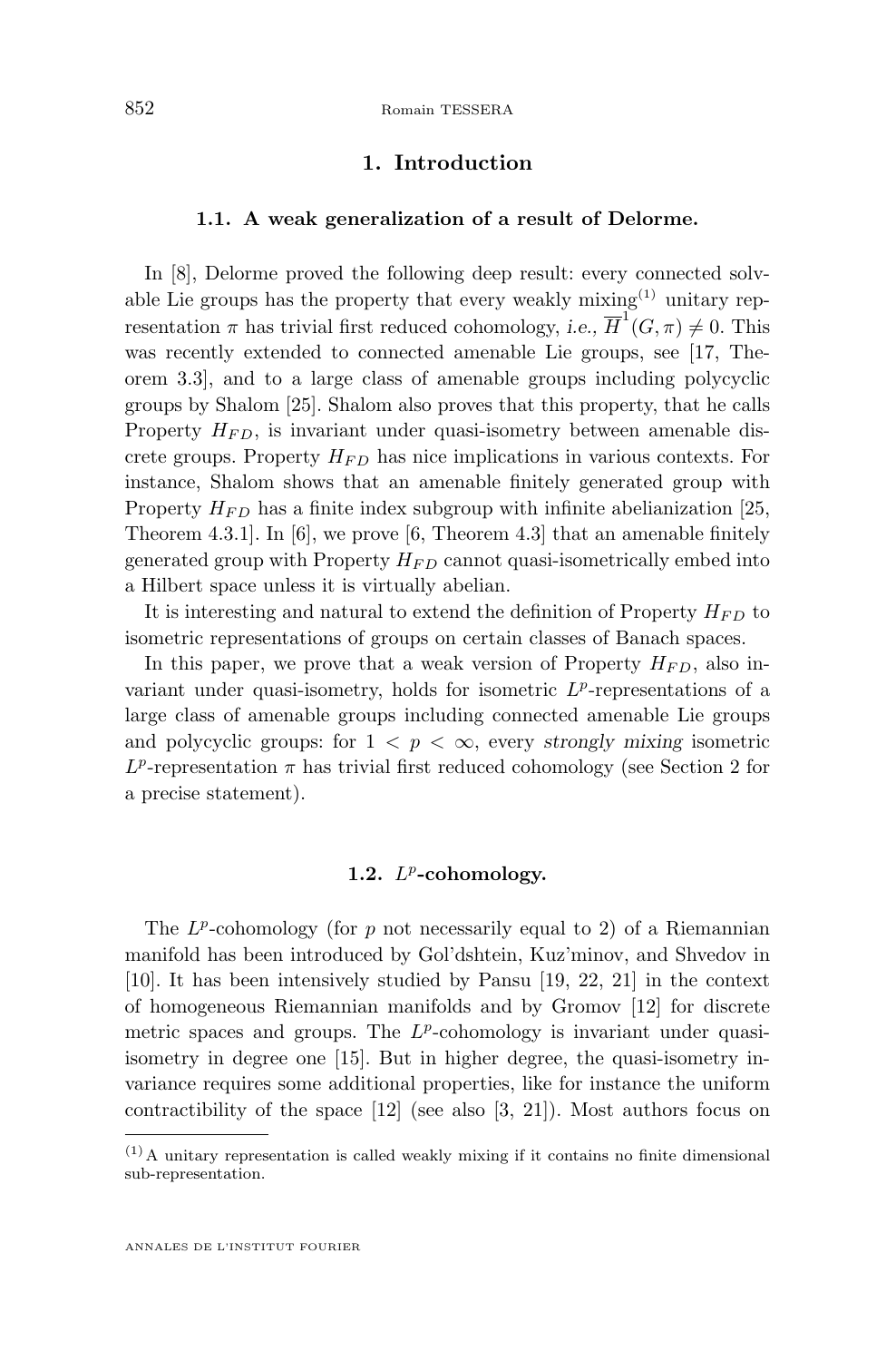the first reduced  $L^p$ -cohomology since it is easier to compute and already gives a fine quasi-isometry invariant (used for instance in [\[1,](#page-25-0) [3\]](#page-25-0)). The  $\ell^2$ -Betti numbers of a finitely generated group, corresponding to its reduced  $\ell^2$ -cohomology<sup>(2)</sup>, have been extensively studied in all degrees by authors like Gromov, Cheeger, Gaboriau and many others. In particular, Cheeger and Gromov proved in [\[4\]](#page-25-0) that the reduced  $\ell^2$ -cohomology of a finitely generated amenable group vanishes in all degrees. In [\[12\]](#page-26-0), Gromov conjectures that this should also be true for the reduced  $\ell^p$ -cohomology. For a large class of finitely generated groups with infinite center, it is known [\[12,](#page-26-0) [16\]](#page-26-0) that the reduced  $\ell^p$ -cohomology vanishes in all degrees, for  $1 < p < \infty$ . The first reduced  $\ell^p$ -cohomology for  $1 < p < \infty$  is known to vanish [\[2,](#page-25-0) [18\]](#page-26-0) for certain non-amenable finitely generated groups with "a lot of commu-

tativity" (*e.g.,* groups having a non-amenable finitely generated normal subgroup with infinite centralizer).

A consequence of our main result is to prove that the first reduced  $\ell^p$ -cohomology,  $1 < p < \infty$ , vanishes for large class of finitely generated amenable groups, including for instance polycyclic groups.

On the other hand, it is well known [\[12\]](#page-26-0) that the first reduced  $\ell^p$ -cohomology of a Gromov hyperbolic finitely generated group is non-zero for p large enough. Although the converse is false<sup>(3)</sup> for finitely generated groups, we will see that it is true in the context of connected Lie groups. Namely, a connected Lie group has non-zero reduced first  $L^p$ -cohomology for some  $1 < p < \infty$  if and only if it is Gromov hyperbolic.

*Acknowledgments.* I would like to thank Pierre Pansu, Marc Bourdon and Hervé Pajot for valuable discussions about  $L^p$ -cohomology. Namely, Marc explained to me how one can extend a Lipschitz function defined on the boundary  $\partial_{\infty} X$  of a Gromov hyperbolic space X to the space itself, providing a non-trivial element in  $H_p^1(X)$  for p large enough (see the proof of Theorem [9.2](#page-21-0) in Section [9\)](#page-21-0). According to him, this idea is originally due to Gabor Elek. I would like to thank Yaroslav Kopylov for pointing out to me the reference  $[10]$  where the  $L^p$ -cohomology was first introduced. I am also grateful to Yves de Cornulier, Pierre Pansu, Gilles Pisier, and Michael Puls for their useful remarks and corrections.

<sup>&</sup>lt;sup>(2)</sup> We write  $\ell^p$  when the space is discrete.

 $^{(3)}$  In [\[7\]](#page-25-0) for instance, we prove that any non-amenable discrete subgroup of a semisimple Lie group of rank one has non-trivial reduced  $L^p$ -cohomology for p large enough. On the other hand, non-cocompact lattices in  $SO(3, 1)$  are not hyperbolic. See also [\[2\]](#page-25-0) for other examples.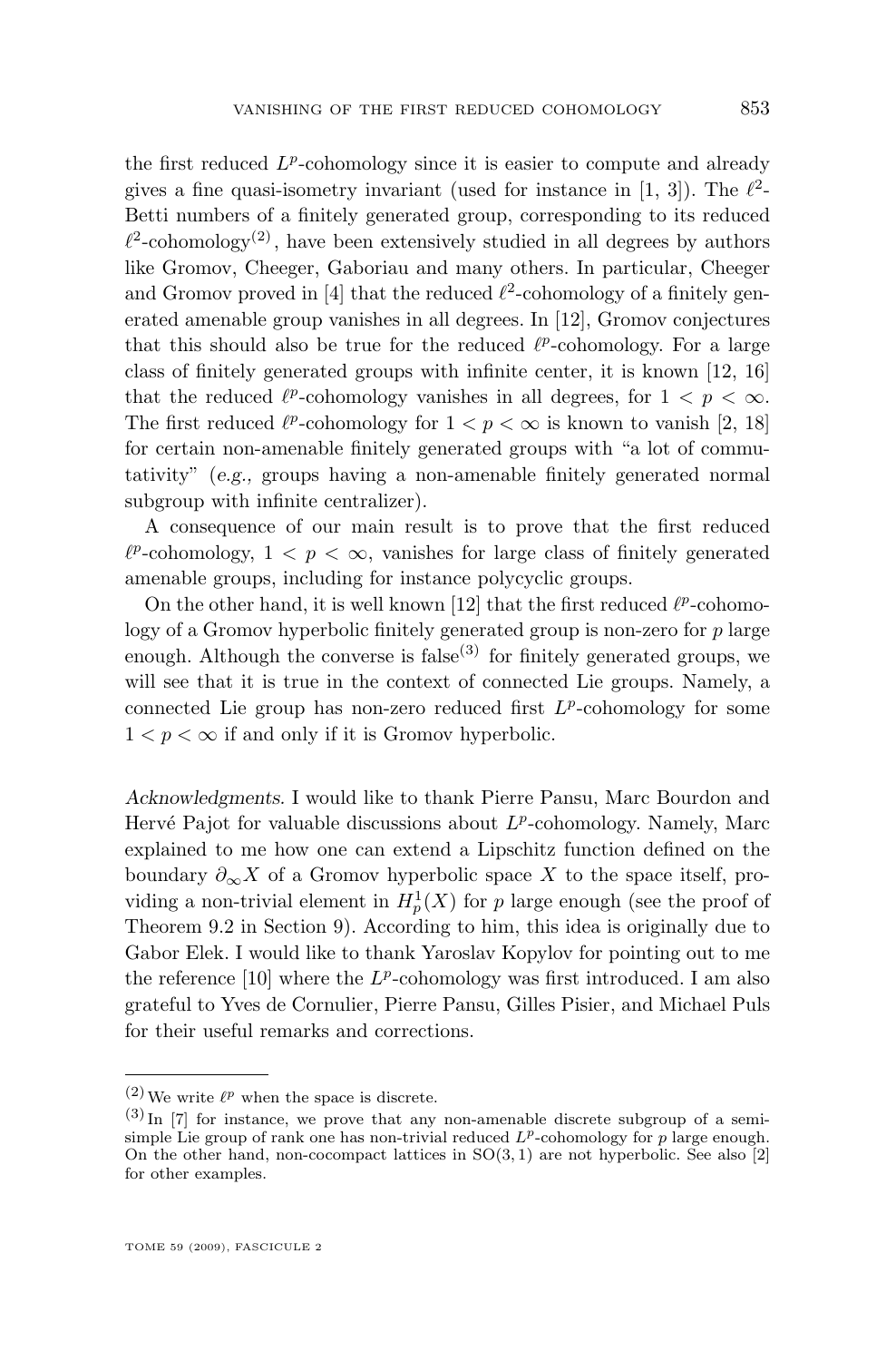#### **2. Main results**

<span id="page-4-0"></span>*(The definitions of first* L p *-cohomology, p-harmonic functions and of first cohomology with values in a representation are postponed to Section [4.](#page-7-0))*

Let  $G$  be a locally compact group acting by measure-preserving bijections on a measurable space equipped with an infinite measure  $(X, m)$ . We say that the action is strongly mixing (or mixing) if for every measurable subset of finite measure  $A \subset X$ ,  $m(qA \cap A) \to 0$  when g leaves every compact subset of G. Let  $\pi$  be the corresponding continuous representation of G in  $L^p(X,m)$ , where  $1 < p < \infty$ . In this paper, we will call such a representation a mixing  $L^p$ -representation of  $G$ .

Definition 2.1. — [\[26\]](#page-26-0) *Let* G *be a locally compact, compactly generated group and let* S *be a compact generating subset of* G*. We say that* G *has Property (CF) (Controlled Følner) if there exists a sequence of compact* subsets of positive measure  $(F_n)$  satisfying the following properties.

- $F_n \subset S^n$  for every *n*;
- there is a constant  $C < \infty$  such that for every n and every  $s \in S$ ,

$$
\frac{\mu(sF_n \vartriangle F_n)}{\mu(F_n)} \leqslant C/n.
$$

*Such a sequence*  $F_n$  *is called a controlled Følner*<sup>(4)</sup> *sequence.* 

In [\[26\]](#page-26-0), we proved that following family<sup>(5)</sup> of groups are (CF).

- (1) Polycyclic groups and connected amenable Lie groups;
- (2) semidirect products  $\mathbf{Z}[\frac{1}{mn}] \rtimes \frac{m}{n} \mathbf{Z}$ , with  $m, n$  co-prime integers with  $|mn| \geq 2$  (if  $n = 1$  this is the Baumslag-Solitar group  $BS(1, m)$ ); semidirect products  $(\bigoplus_{i\in I} \mathbf{Q}_{p_i}) \rtimes_{\frac{m}{n}} \mathbf{Z}$  with  $m, n$  co-prime integers, and  $(p_i)_{i\in I}$  a finite family of primes (including  $\infty$ :  $\mathbf{Q}_{\infty} = \mathbf{R}$ )) dividing mn;
- (3) wreath products  $F \wr \mathbf{Z}$  for F a finite group.

Our main result is the following theorem.

THEOREM 2.2. — Let G be a group with Property (CF) and let  $\pi$  be *a mixing* L p *-representation of* G*. Then the first reduced cohomology of* G *with values in*  $\pi$  *vanishes, i.e.,*  $\overline{H^1}(G,\pi) = 0$ .

 $(4)$  A controlled Følner sequence is in particular a Følner sequence, so that Property (CF) implies amenability.

 $(5)$  This family of groups also appears in [\[6\]](#page-25-0).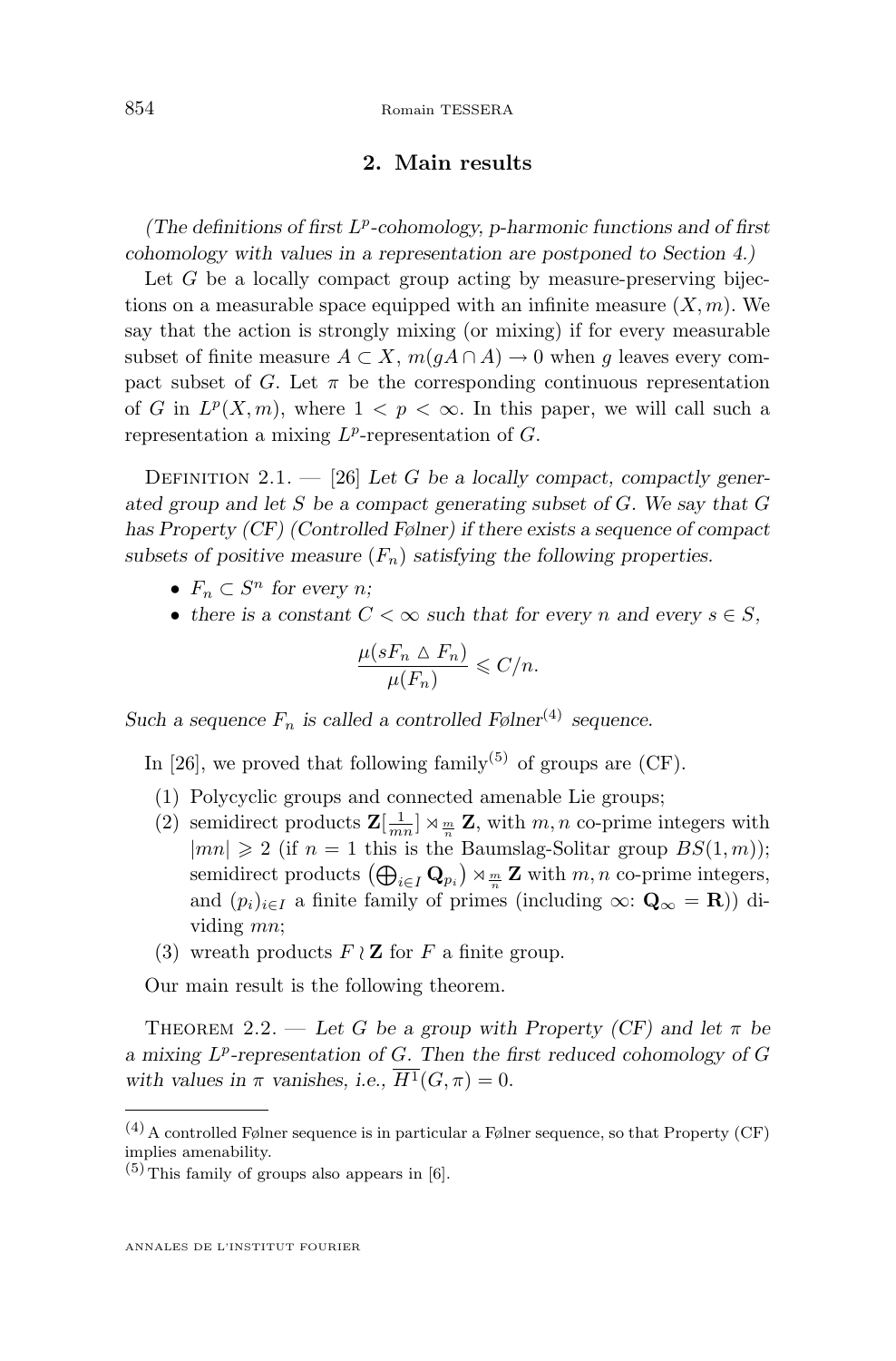<span id="page-5-0"></span>**Invariance under quasi-isometry.** The proof of [\[25,](#page-26-0) Theorem 4.3.3] that Property  $H_{FD}$  is invariant under quasi-isometry can be used identically in the context of  $L^p$ -representations and replacing the hypothesis "weak mixing" by "mixing" since the induced representation of a mixing  $L^p$ -representation is also a mixing  $L^p$ -representation. As a result, we obtain that the property that  $\overline{H^1}(G,\pi) = 0$  for every mixing  $L^p$ -representation is invariant under quasi-isometry between discrete amenable groups. It is also stable by passing to (and inherited by) co-compact lattices in amenable locally compact groups.

It is well known [\[24\]](#page-26-0) that for finitely generated groups  $G$ , the first reduced cohomology with values in the left regular representation in  $\ell^p(G)$  is isomorphic to the space  $HD_p(G)$  of p-harmonic functions with gradient in  $\ell^p$  modulo the constants. We therefore obtain the following corollary.

Corollary 2.3. — *Let* G *be a discrete group with Property (CF).* Then every *p*-harmonic function on  $G$  with gradient in  $\ell^p$  is constant.

Using Von Neumann algebra technics, Cheeger and Gromov [\[4\]](#page-25-0) proved that every finitely generated amenable group  $G$  has no nonconstant harmonic function with gradient in  $\ell^2$ , the generalization to every  $1 < p < \infty$ being conjectured by Gromov.

To obtain a version of Corollary 2.3 for Lie groups, we prove the following result (see Theorem [5.1\)](#page-12-0).

THEOREM 2.4. — Let G be a connected Lie group. Then for  $1 \leqslant p <$ ∞*, the first* L p *-cohomology of* G *is topologically (canonically) isomorphic to the first cohomology with values in the right regular representation in* L p (G)*, i.e.,*

$$
H_p^1(G) \simeq H^1(G, \rho_{G,p}).
$$

Now, since this isomorphism induces a natural bijection

$$
HD_p(G) \simeq H^1(G, \rho_{G,p}),
$$

we can state the following result that was conjectured by Pansu in [\[22\]](#page-26-0). Recall that a Riemannian manifold is called closed at infinity if there exists a sequence of compact subsets  $A_n$  with regular boundary  $\partial A_n$  such that  $\mu_{d-1}(\partial A_n)/\mu_d(A_n) \to 0$ , where  $\mu_k$  denotes the Riemannian measure on submanifolds of dimension k of M.

Corollary 2.5. — *Let* M *be a homogeneous Riemannian manifold. If it is closed at infinity, then for every*  $p > 1$ , every p-harmonic function on M with gradient in  $L^p(TM)$  is constant. In other words,  $HD_p(M) = 0$ .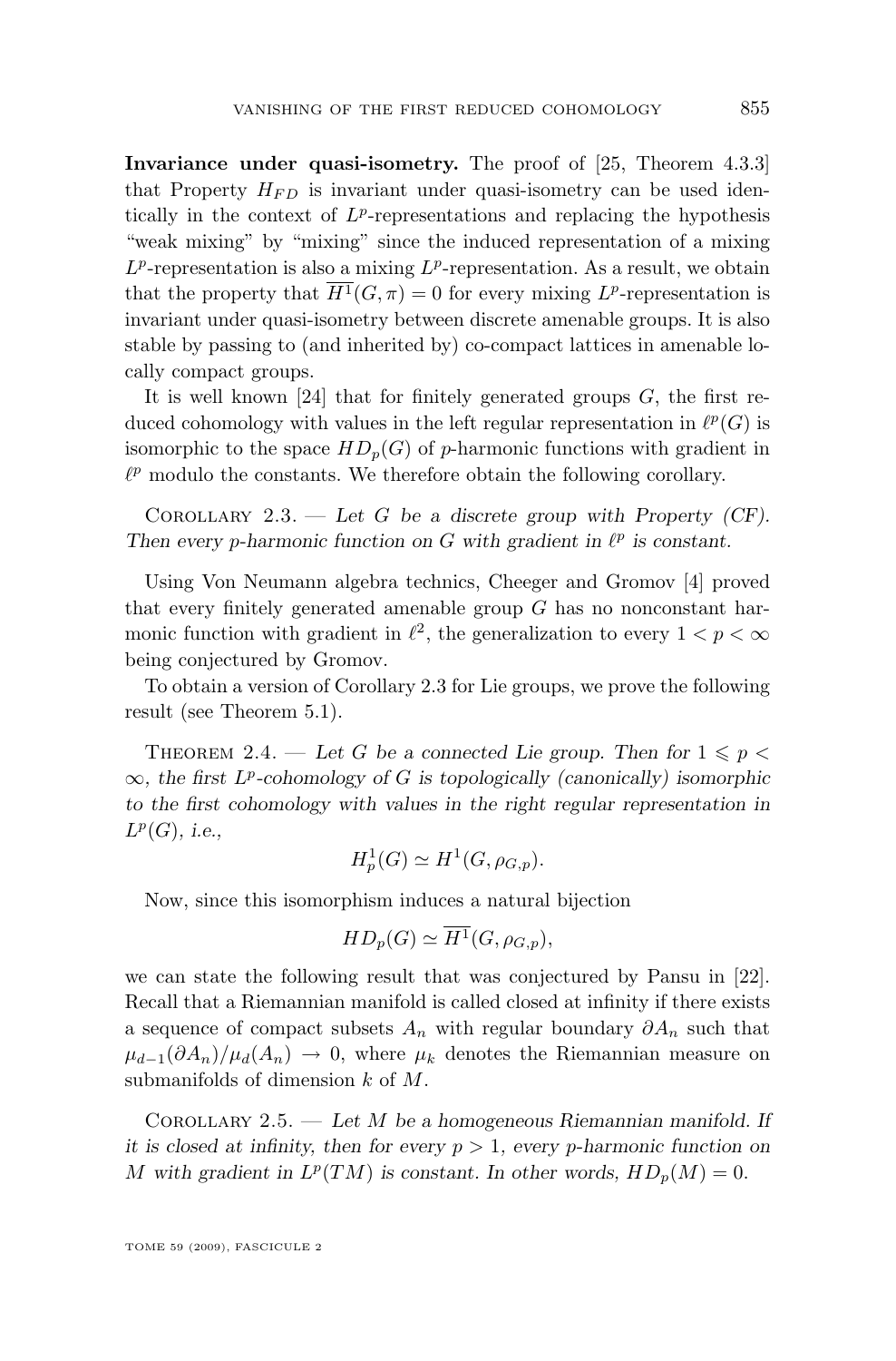<span id="page-6-0"></span>Together with Pansu's results [\[23,](#page-26-0) Théorème 1], we obtain the following dichotomy.

Theorem 2.6. — *Let* M *be a homogeneous Riemannian manifold. Then the following dichotomy holds.*

- *Either* M *is quasi-isometric to a homogeneous Riemannian manifold* with strictly negative curvature, and then there exists  $p_0 \geq 1$  such *that*  $HD_p(M) \neq 0$  *if and only if*  $p > p_0$ *;*
- or  $HD_p(M) = 0$  for every  $p > 1$ .

We also prove

Theorem 2.7. — *(see Corollary [9.3\)](#page-22-0) A homogeneous Riemannian manifold* M has non-zero first reduced  $L^p$ -cohomology for some  $1 < p < \infty$  if *and only if it is non-elementary*(6) *Gromov hyperbolic.*

To prove this corollary, we need to prove that a Gromov hyperbolic Lie group has non-trivial first reduced  $L^p$ -cohomology for p large enough. This is done in Section [9.](#page-21-0) Namely, we prove a more general result.

Theorem 2.8. — *(see Theorem [9.2\)](#page-21-0) Let* G *be a Gromov hyperbolic metric measure space with bounded geometry having a bi-Lipschitz embedded 3-regular tree, then for* p *large enough, it has non-trivial first reduced* L p *-cohomology.*

Corollary [9.3](#page-22-0) and Pansu's contribution to Theorem 2.6 yield the following corollary.

Corollary 2.9. — *A non-elementary Gromov hyperbolic homogeneous Riemannian manifold is quasi-isometric to a homogeneous Riemannian manifold with strictly negative curvature.*

(See [\[14\]](#page-26-0) for an algebraic description of homogeneous manifolds with strictly negative curvature).

#### **3. Organization of the paper.**

In the following section, we recall three definitions of first cohomology:

• a coarse definition of the first  $L^p$ -cohomology on a general metric measure space which is due to Pansu;

 $(6)$  By non-elementary, we mean not quasi-isometric to **R**.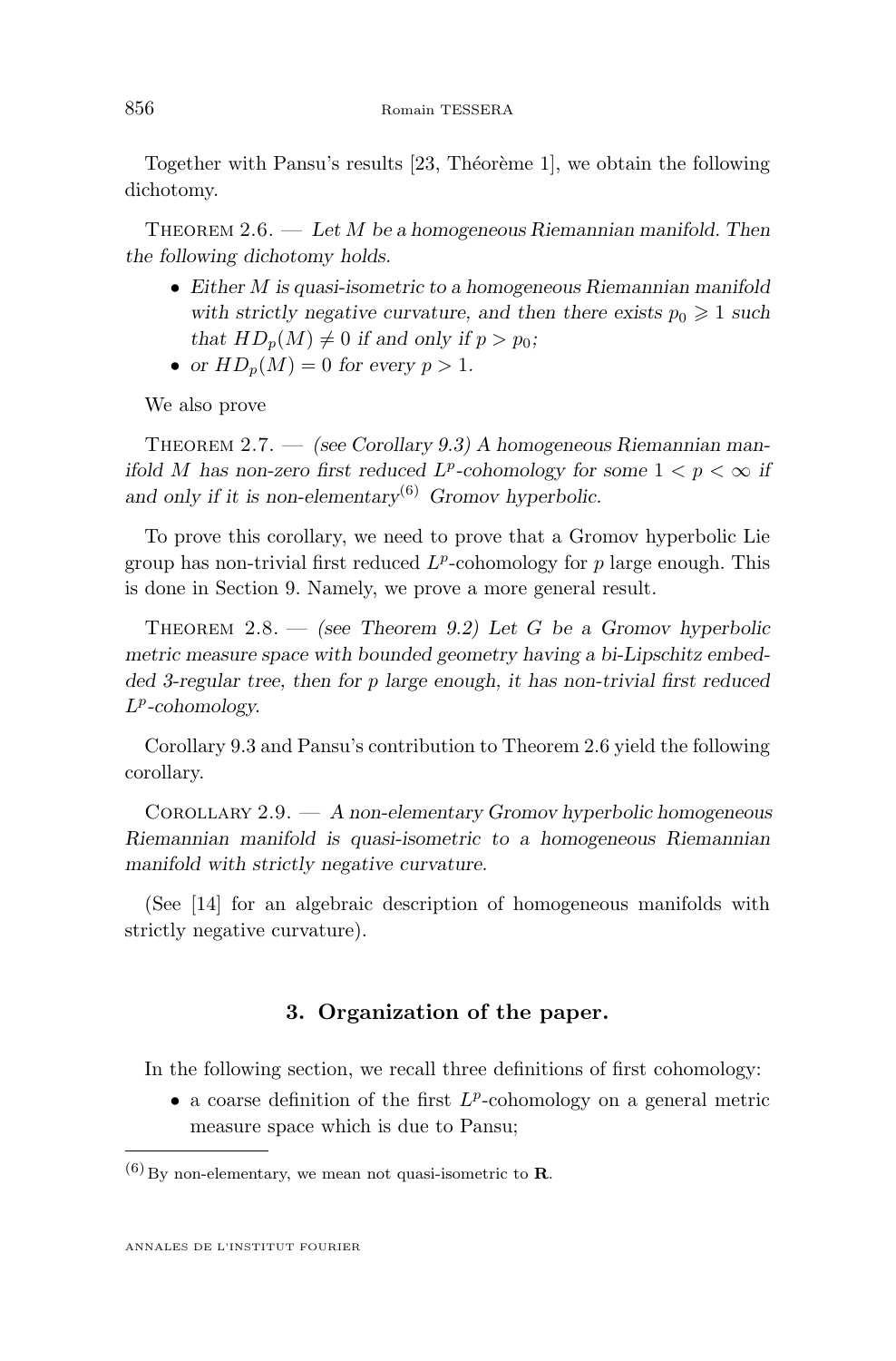- <span id="page-7-0"></span> $\bullet$  the usual definition of first  $L^p$ -cohomology on a Riemannian manifold;
- the first cohomology with values in a representation, which is defined for a locally compact group.

In Section [5,](#page-11-0) we construct a natural topological isomorphism between the  $L^p$ -cohomology of a connected Lie group G and the cohomology with values in the right regular representation of  $G$  in  $L^p(G)$ . We use this isomorphism to deduce Corollary [2.5](#page-5-0) from Theorem [2.2.](#page-4-0)

The proof of Theorem [2.2](#page-4-0) splits into two steps. First (see Theorem [6.1\)](#page-15-0), we prove that for any locally compact compactly generated group  $G$  and any mixing  $L^p$ -representation  $\pi$  of G, every 1-cocycle  $b \in Z^1(G, \pi)$  is sub*linear*, which means that for every compact symmetric generating subset S of G, we have

$$
||b(g)|| = o(|g|_S)
$$

when  $|q|_S \to \infty$ ,  $|q|_S$  being the word length of q with respect to S. Then, we adapt to this context a remark that we made with Cornulier and Valette (see  $[6,$  Proposition 3.6]): for a group with Property  $(CF)$ , a 1-cocycle belongs to  $\overline{B}^1(G,\pi)$  if and only if it is sublinear. The part "only if" is an easy exercise and does not require Property (CF). To prove the other implication, we consider the affine action  $\sigma$  of G on E associated to the 1-cocycle b and use Property (CF) to construct a sequence of almost fixed points for  $\sigma$ .

In Section [8,](#page-19-0) we propose a more direct approach<sup>(7)</sup> to prove Corollary [2.5.](#page-5-0) The interest is to provide an explicit approximation of an element of  $\mathbf{D}_{p}(G)$ by a sequence of functions in  $W^{1,p}(G)$  using a convolution-type argument.

Finally, in Section [9,](#page-21-0) we prove that a Gromov hyperbolic homogeneous manifold has non-trivial  $L^p$ -cohomology for p large enough. This section can be read independently.

#### **4. Preliminaries**

#### **4.1. A coarse notion of first** L p **-cohomology on a metric measure space**

The following coarse notion of (first)  $L^p$ -cohomology is essentially due to [\[21\]](#page-26-0) (see also the chapter about  $L^p$ -cohomology in [\[12\]](#page-26-0)).

 $(7)$  However, the ingredients are the same: sublinearity of cocycles, and existence of a controlled Følner sequence.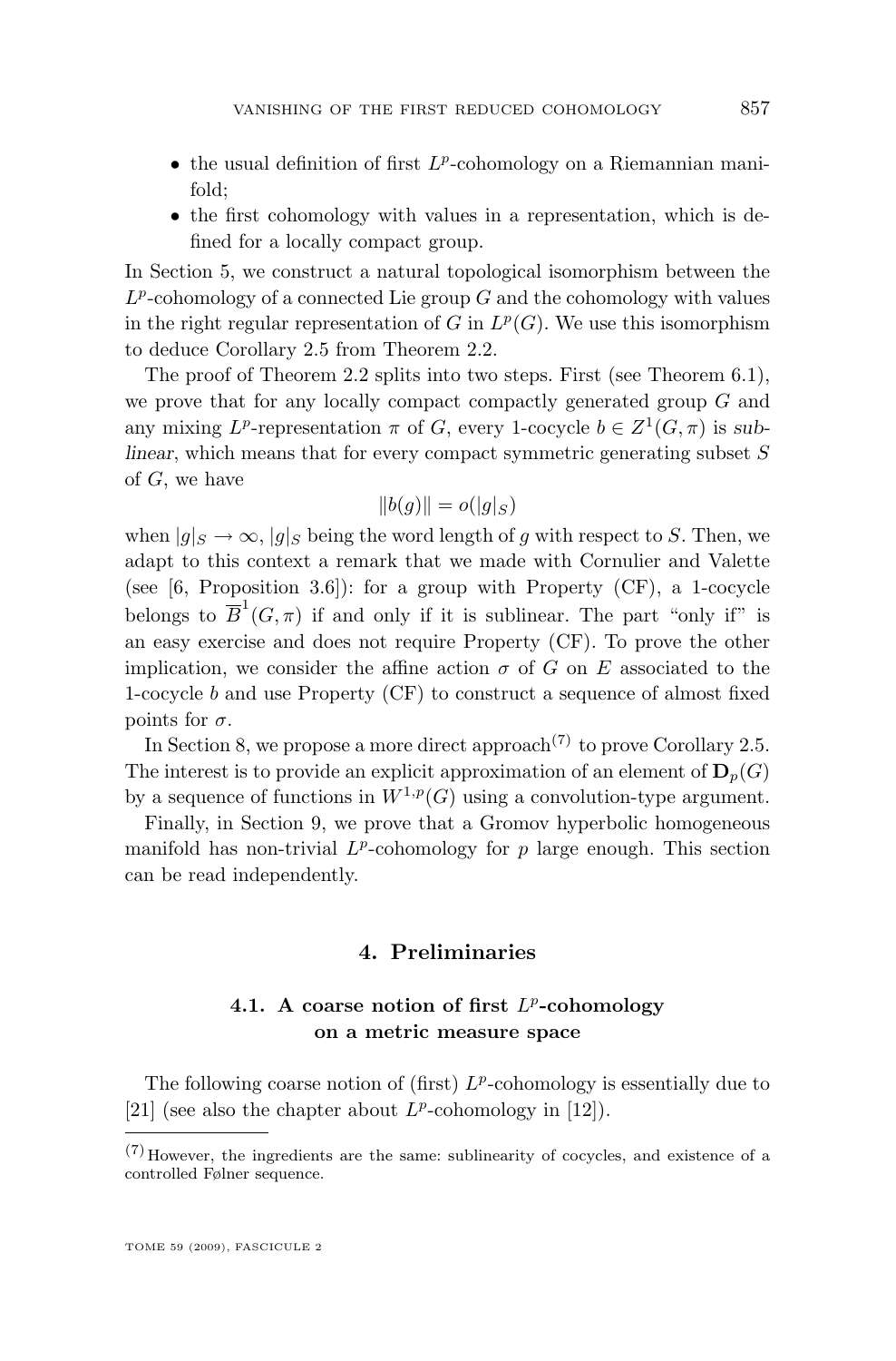Let  $X = (X, d, \mu)$  be a metric measure space, and let  $p \geq 1$ . For all  $s > 0$ , we write  $\Delta_s = \{(x, y) \in X^2, d(x, y) \leq s\}.$ 

First, let us introduce the *p*-Dirichlet space  $D_n(X)$ .

• The space  $D_p(X)$  is the set of measurable functions f on X such that

$$
\int_{\Delta_s} |f(x) - f(y)|^p d\mu(x) d\mu(y) < \infty
$$

for every  $s > 0$ .

• Let  $\mathbf{D}_n(X)$  be the Banach space  $D_n(X)/\mathbf{C}$  equipped with the norm

$$
||f||_{D_p} = \left(\int_{\Delta_1} |f(x) - f(y)|^p \mu(x) d\mu(y)\right)^{1/p}.
$$

• By a slight abuse of notation, we identify  $L^p$  with its image in  $\mathbf{D}_p$ .

DEFINITION  $4.1.$  — *The first L<sup>p</sup>*-cohomology of X is the space

$$
H_p^1(X) = \mathbf{D}_p(X)/L^p(X),
$$

*and the first reduced* L p *-cohomology of* X *is the space*

$$
\overline{H^1}_p(X) = \mathbf{D}_p(X) / \overline{L^p(X)}^{\mathbf{D}_p(X)}.
$$

DEFINITION 4.2 (1-geodesic spaces). — *We say that a metric space*  $X =$  $(X, d)$  *is* 1*-geodesic if for every two points*  $x, y \in X$ *, there exists a sequence of points*  $x = x_1, \ldots, x_m = y$ , *satisfying* 

- $d(x, y) = d(x_1, x_2) + \ldots + d(x_{m-1}, x_m)$
- for all  $1 \leq i \leq m-1$ ,  $d(x_i, x_{i+1}) \leq 1$ .

*Remark 4.3. —* Let X and Y be two 1-geodesic metric measure spaces with bounded geometry in the sense of [\[21\]](#page-26-0). Then it follows from [21] that if X and Y are quasi-isometric, then  $H_p^1(X) \simeq H_p^1(Y)$  and  $\overline{H^1}_p(X) \simeq$  $H^1{}_p(Y)$ .

*Example 4.4.* — Let G be a locally compact compactly generated group, and let S be a symmetric compact generating set. Then the word metric on G associated to S,

$$
d_S(g, h) = \in \{ n \in \mathbf{N}, g^{-1}h \in S^n \},
$$

defines a 1-geodesic left-invariant metric on G. Moreover, one checks easily two such metrics (associated to different  $S$ ) are bilipschitz equivalent. Hence, by Pansu's result, the first  $L^p$ -cohomology of  $(G, \mu, d_S)$  does not depend on the choice of S.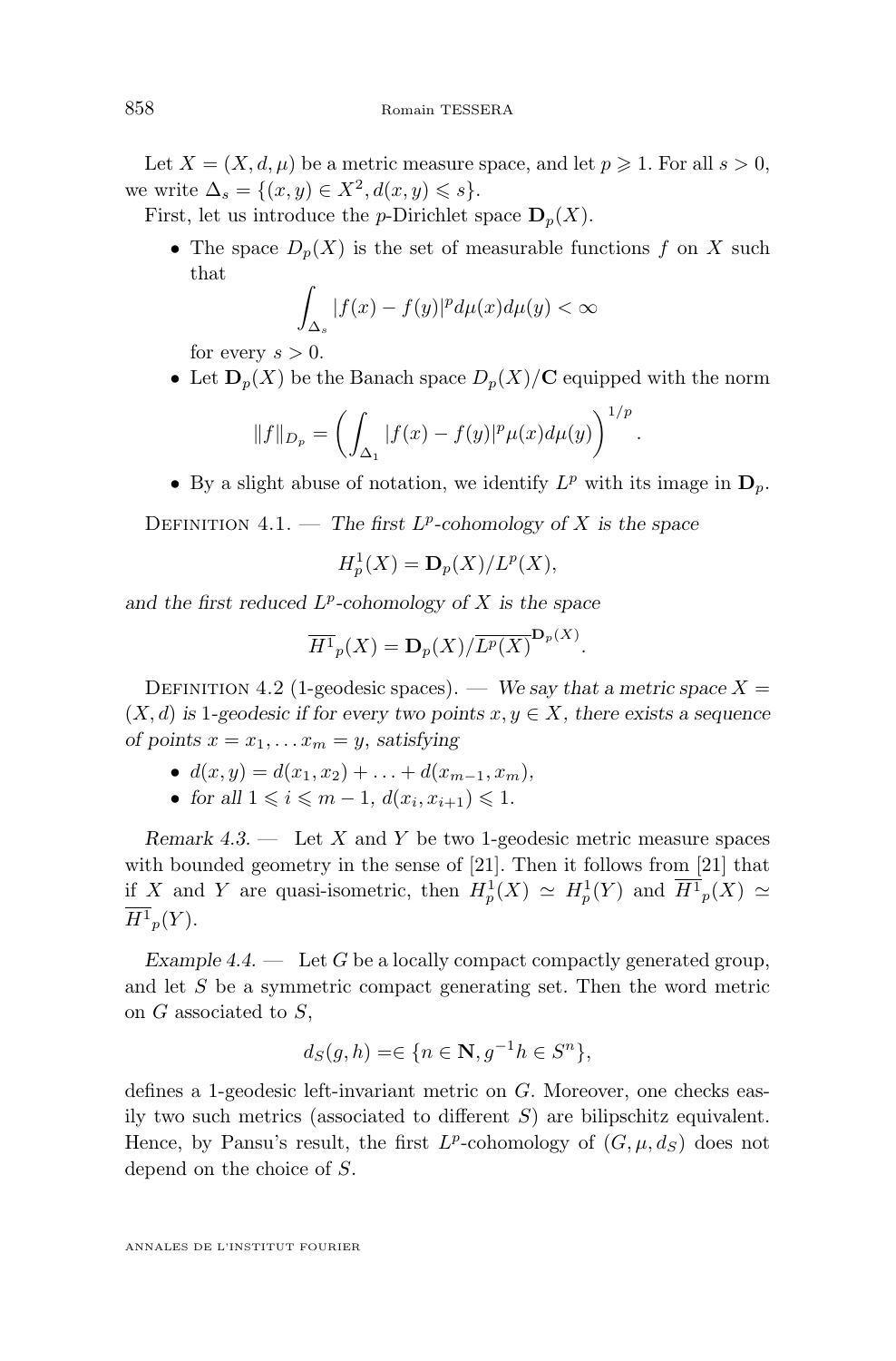<span id="page-9-0"></span>DEFINITION 4.5 (coarse notion of p-harmonic functions). — Let  $f \in$  $D_n(X)$  and assume that  $p > 1$ . The *p*-Laplacian<sup>(8)</sup> of f is

$$
\Delta_p f(x) = \frac{1}{V(x, 1)} \int_{d(x, y) \leq 1} |f(x) - f(y)|^{p-2} (f(x) - f(y)) d\mu(y),
$$

*where*  $V(x, 1)$  *is the volume of the closed ball*  $B(x, 1)$ *. A function*  $f \in$  $D_p(X)$  *is called p-harmonic if*  $\Delta_p f = 0$ *. Equivalently, the p-harmonic functions are the minimizers of the variational integral*

$$
\int_{\Delta_1} |f(x) - f(y)|^p d\mu(x) d\mu(y).
$$

DEFINITION 4.6. — *We say that* X *satisfies a Liouville*  $D_p$ -Property if *every* p*-harmonic function on* X *is constant.*

As  $\mathbf{D}_p(X)$  is a strictly convex, reflexive Banach space, every  $f \in \mathbf{D}_p(X)$ admits a unique projection  $\tilde{f}$  on the closed subspace  $\overline{L^p(X)}$  such that  $d(f, \tilde{f}) = d(f, \overline{L^p(X)})$ . One can easily check that  $f - \tilde{f}$  is p-harmonic. In conclusion, the reduced cohomology class of  $f \in D_p(X)$  admits a unique p-harmonic representant modulo the constants. We therefore obtain

PROPOSITION 4.7.  $- A$  metric measure space X has Liouville  $D_p$ -Property if and only if  $\overline{H_p}^1(X) = 0$ .

#### **4.2. First** L p **-cohomology on a Riemannian manifold**

Let  $M$  be Riemannian manifold, equipped with its Riemannian measure m. Let  $1 \leqslant p < \infty$ .

Let us first define, in this differentiable context, the  $p$ -Dirichlet space  $\mathbf{D}_p$ .

- Let  $D_p$  be the vector space of continuous functions whose gradient is (in the sense of distributions) in  $L^p(TM)$ .
- Equip  $D_p(M)$  with a pseudo-norm  $||f||_{D_p} = ||\nabla f||_p$ , which induces a norm on  $D_n(M)$  modulo the constants. Denote by  $D_n(M)$  the completion of this normed vector space.
- Write  $W^{1,p}(M) = L^p(M) \cap D_p(M)$ . By a slight abuse of notation, we identify  $W^{1,p}(M)$  with its image in  $\mathbf{D}_p(M)$ .

 $(8)$  Here we define a coarse p-Laplacian at scale 1: see [\[27,](#page-26-0) Section 2.2] for a more general definition.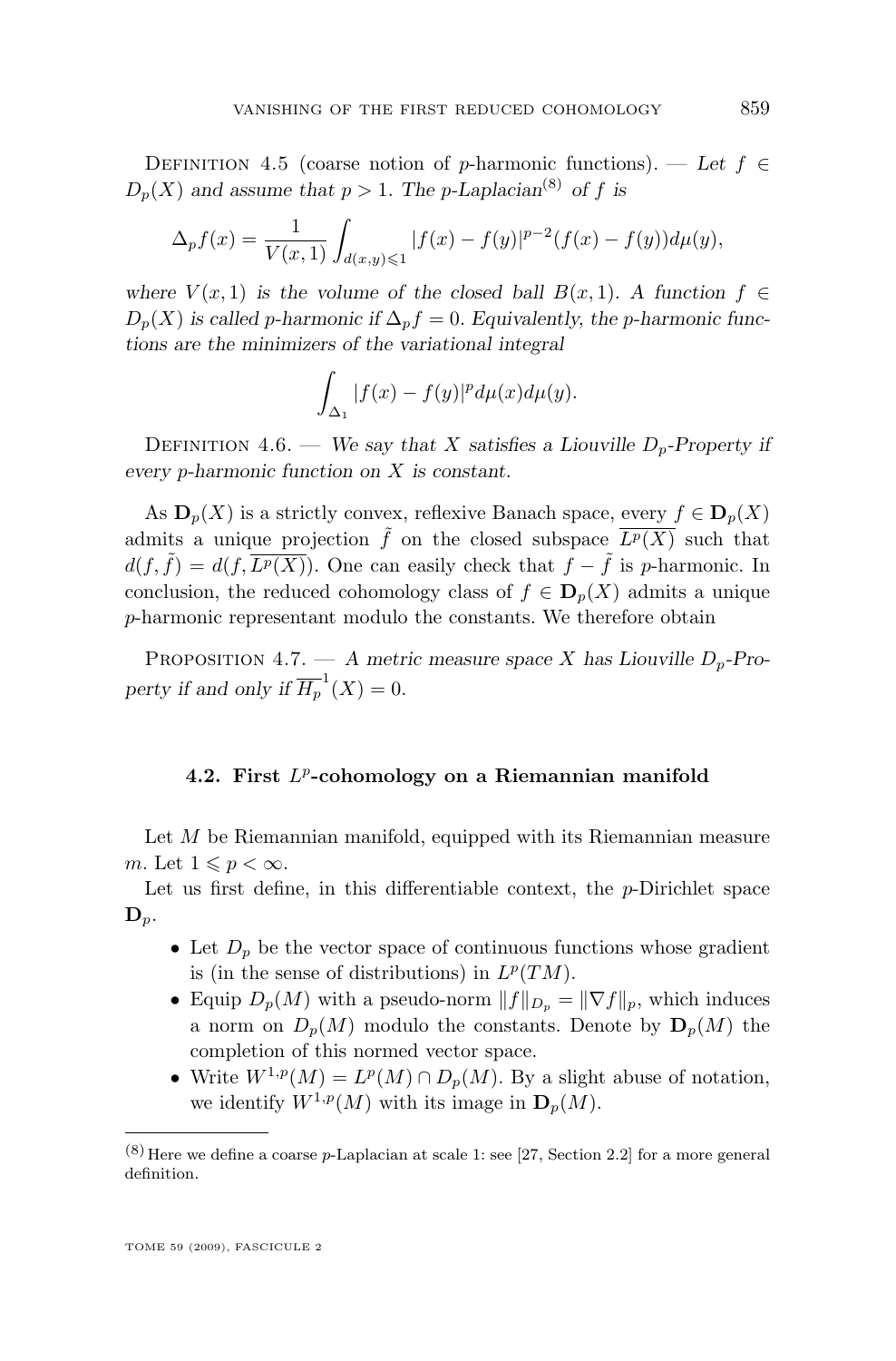<span id="page-10-0"></span>DEFINITION 4.8. — *The first L<sup>p</sup>-cohomology of* M *is the quotient space* 

$$
H_p^1(M) = \mathbf{D}_p(M)/W^{1,p}(M),
$$

*and the first reduced* L p *-cohomology of* M *is the quotient*

$$
\overline{H_p}^1(M) = \mathbf{D}_p(M) / \overline{W^{1,p}(M)},
$$

where  $\overline{W^{1,p}(M)}$  *is the closure of*  $W^{1,p}(M)$  *in the Banach space*  $D_n(M)$ *.* 

DEFINITION 4.9 (p-harmonic functions). — A function  $f \in D_p(M)$  is *called* p*-harmonic if it is a weak solution of*

$$
\operatorname{div}(|\nabla f|^{p-2}\nabla f) = 0,
$$

*that is,*

$$
\int_M \langle |\nabla f|^{p-2} \nabla f, \nabla \varphi \rangle dm = 0,
$$

*for every*  $\varphi \in C_0^{\infty}$ . *Equivalently, p-harmonic functions are the minimizers of the variational integral*

$$
\int_M |\nabla f|^p dm.
$$

DEFINITION 4.10. — *We say that M satisfies a Liouville D<sub>p</sub>-Property if every* p*-harmonic function on* M *is constant.*

As  $\mathbf{D}_p(M)$  is a strictly convex, reflexive Banach space, every  $f \in \mathbf{D}_p(M)$ admits a unique projection  $\tilde{f}$  on the closed subspace  $\overline{W^{1,p}(M)}$  such that  $d(f, \tilde{f}) = d(f, \overline{W^{1,p}(M)})$ . One can easily check that  $f - \tilde{f}$  is p-harmonic. In conclusion, the reduced cohomology class of  $f \in D_p(M)$  admits a unique p-harmonic representant modulo the constants. Hence, we get the following well-known fact.

PROPOSITION 4.11. — *A Riemannian manifold M* has Liouville  $D_p$ -*Property if and only if*  $\overline{H_p}^1(M) = 0$ .

*Remark 4.12. —* In [\[21\]](#page-26-0), Pansu proves (in particular) that if a Riemannian manifold has bounded geometry (which is satisfied by a homogeneous manifold), then the first  $L^p$ -cohomology defined as above is topologically isomorphic to its coarse version defined at the previous section. In particular, the Liouville  $D_p$ -Property is invariant under quasi-isometry between Riemannian manifolds with bounded geometry.

ANNALES DE L'INSTITUT FOURIER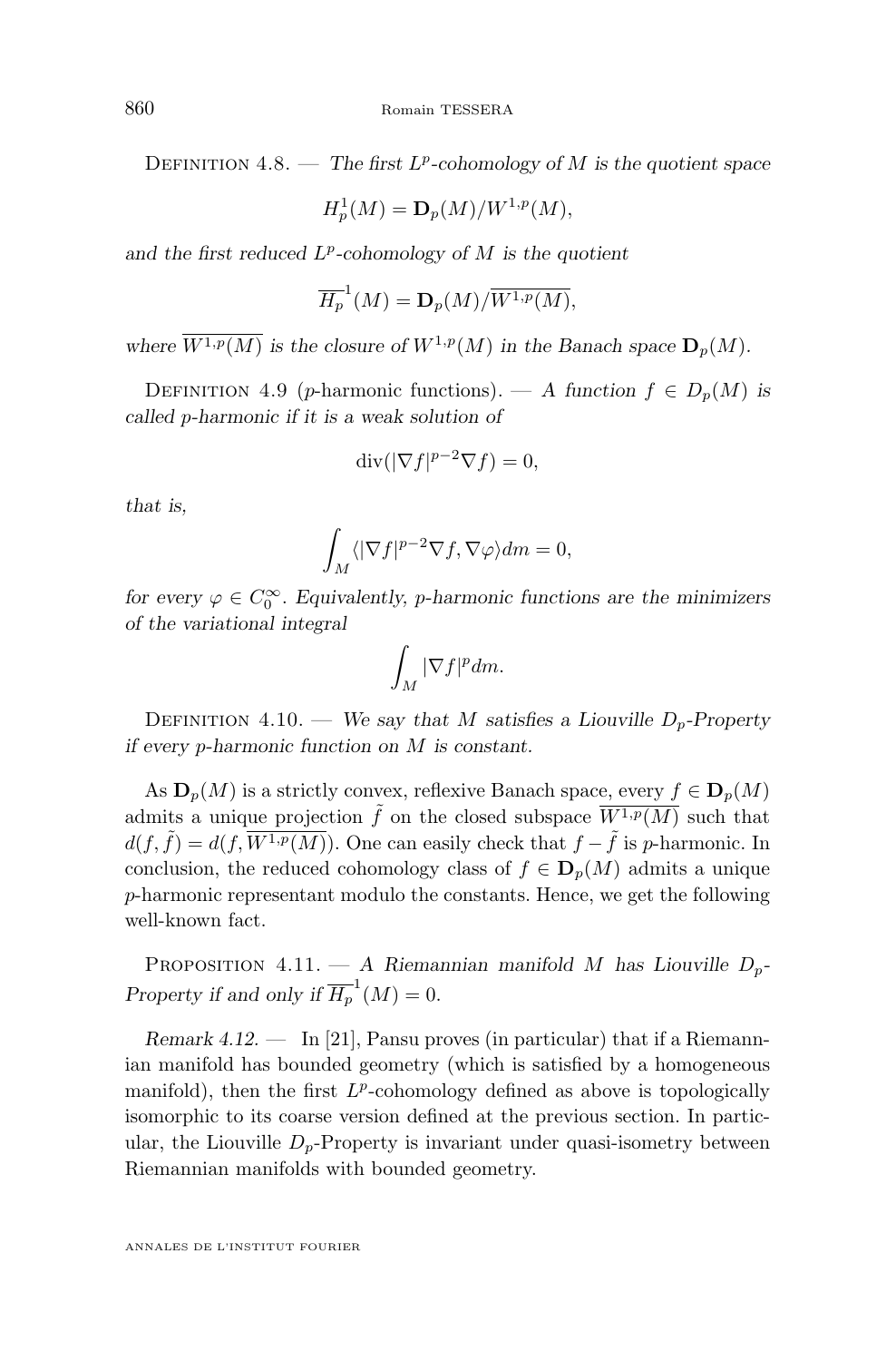#### <span id="page-11-0"></span>**4.3. First cohomology with values in a representation**

Let G be a locally compact group, and  $\pi$  a continuous linear representation on a Banach space  $E = E_{\pi}$ . The space  $Z^1(G, \pi)$  is defined as the set of continuous functions  $b: G \to E$  satisfying, for all g, h in G, the 1-cocycle condition  $b(gh) = \pi(g)b(h) + b(g)$ . Observe that, given a continuous function  $b: G \to E$ , the condition  $b \in Z^1(G, \pi)$  is equivalent to saying that G acts by affine transformations on E by  $\alpha(q)v = \pi(q)v + b(q)$ . The space  $Z^1(G,\pi)$  is endowed with the topology of uniform convergence on compact subsets.

The subspace of coboundaries  $B^1(G, \pi)$  is the subspace (not necessarily closed) of  $Z^1(G,\pi)$  consisting of functions of the form  $g \mapsto v - \pi(g)v$  for some  $v \in E$ . In terms of affine actions,  $B^1(G, \pi)$  is the subspace of affine actions fixing a point.

The first cohomology space of  $\pi$  is defined as the quotient space

$$
H^{1}(G, \pi) = Z^{1}(G, \pi)/B^{1}(G, \pi).
$$

The first *reduced* cohomology space of  $\pi$  is defined as the quotient space

$$
\overline{H^1}(G, \pi) = Z^1(G, \pi) / \overline{B^1}(G, \pi),
$$

where  $\overline{B^1}(G,\pi)$  is the closure of  $B^1(G,\pi)$  in  $Z^1(G,\pi)$  for the topology of uniform convergence on compact subsets. In terms of affine actions,  $\overline{B^1}(G,\pi)$  is the space of actions  $\sigma$  having almost fixed points, *i.e.*, for every  $\varepsilon > 0$  and every compact subset K of G, there exists a vector  $v \in E$  such that for every  $q \in K$ ,

$$
\|\sigma(g)v - v\| \leq \varepsilon.
$$

If  $G$  is compactly generated and if  $S$  is a compact generating set, then this is equivalent to the existence of a sequence of almost fixed points, *i.e.,* a sequence  $v_n$  of vectors satisfying

$$
\lim_{n \to \infty} \sup_{s \in S} \|\sigma(s)v_n - v_n\| = 0.
$$

#### **5.**  $L^p$ -cohomology and affine actions on  $L^p(G)$ .

Let  $G$  be a locally compact group equipped with a left-invariant Haar measure. Let G act on  $L^p(G)$  by right translations, which defines a representation  $\rho_{G,p}$  defined by

$$
\rho_{G,p}(g)f(x) = f(xg) \quad \forall f \in L^p(G).
$$

TOME 59 (2009), FASCICULE 2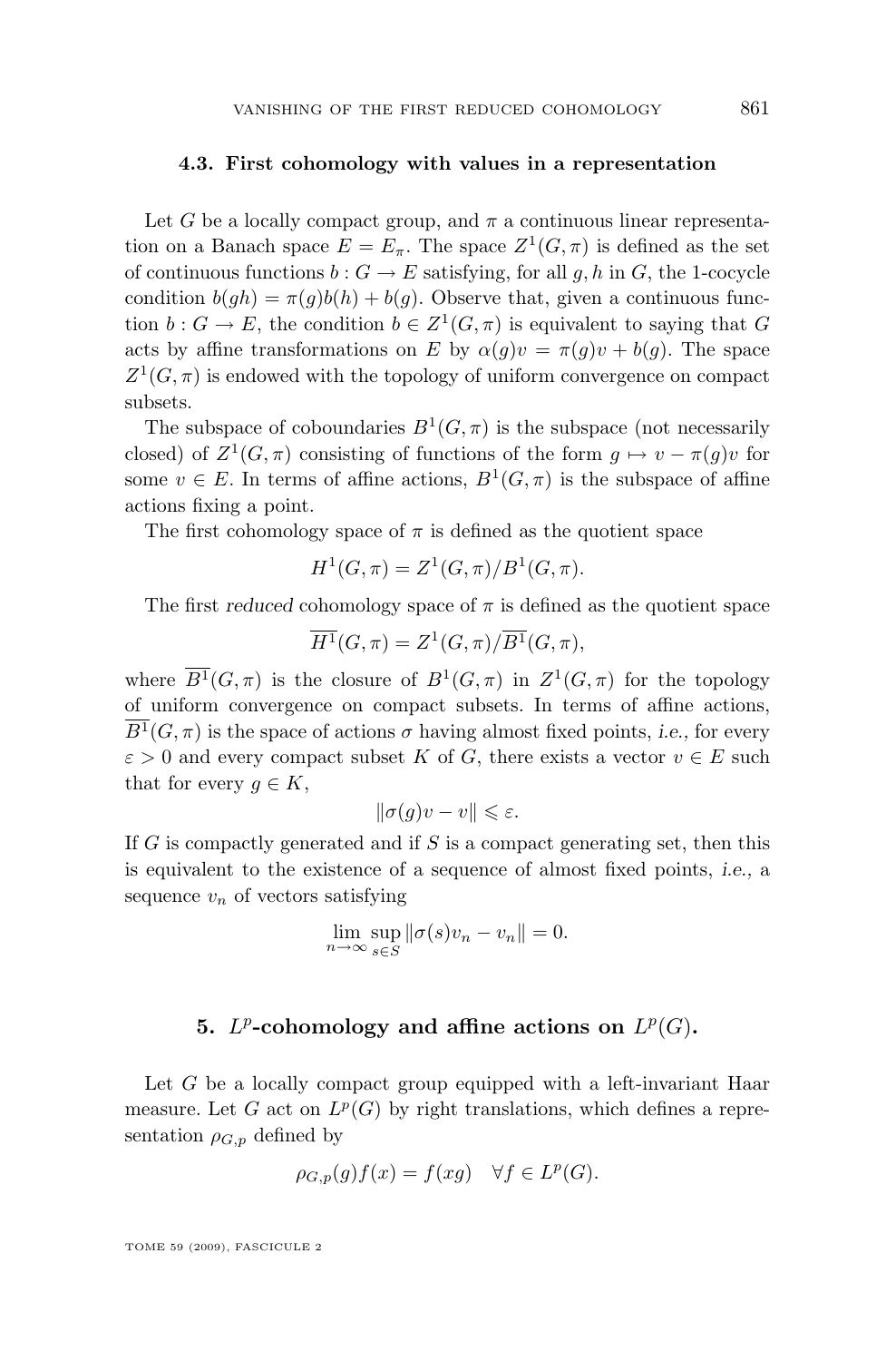<span id="page-12-0"></span>Note that this representation is isometric if and only if  $G$  is unimodular, in which case  $\rho_{G,p}$  is isomorphic to the left regular representation  $\lambda_{G,p}$ . In particular, in this case, the corresponding first reduced cohomologies are the same.

Now suppose that the group  $G$  is also compactly generated and equipped with a word metric  $d<sub>S</sub>$  associated to a compact symmetric generating subset S. In this section, we prove that the first cohomology with values in the regular  $L^p$ -representation  $\rho_{G,p}$  is topologically isomorphic to the first  $L^p$ cohomology  $H_p^1(G)$  (here, we mean the coarse version, see Section [4.1\)](#page-7-0). By the result of Pansu mentioned in Remark [4.12,](#page-10-0) if  $G$  is a connected Lie group equipped with left-invariant Riemannian metric  $m$ , we can also identify  $H^1(G,\rho_{G,p})$  with the first  $L^p$ -cohomology on  $(G,m)$  (see Section [4.2\)](#page-9-0). We also obtain a direct proof of this fact.

We consider here the two following contexts: where  $G$  is a compactly generated locally compact group equipped with a length function  $d_s$ ; or G is a connected Lie group, equipped with a left-invariant Riemannian metric.

Consider the linear map  $J: \mathbf{D}_p(G) \to Z^1(G, \rho_{G,p})$  defined by

$$
J(f)(g) = b(g) = f - \rho_{G,p}(g)f.
$$

J is clearly well defined and induces a linear map

$$
HJ: H_p^1(G) \to H^1(G, \rho_{G,p}).
$$

THEOREM 5.1. — For  $1 \leq p < \infty$ , the canonical map  $HJ : H_p^1(G) \to$  $H<sup>1</sup>(G, \rho_{G, p})$  is an isomorphism of topological vector spaces.

Let us start with a lemma.

LEMMA 5.2. — Let  $1 \leq p < \infty$  and  $b \in Z^1(G, \rho_{G,p})$ . Then there exists *a* 1*-cocycle* c *in the cohomology class of* b *such that*

- (1) the map  $G \times G \to \mathbf{C}$ :  $(g, x) \mapsto c(g)(x)$  is continuous;
- (2) the continuous map  $f(x) = c(x^{-1})(x)$  satisfies  $c(g) = f \rho_{G,p}(g)f$ ;
- (3) *moreover if* G *is a Riemannian connected Lie group, then* c *can be chosen such that* f *lies in*  $D_p(G)$  *(and in*  $C^{\infty}(G)$ *)*.

*Proof of the lemma.* — Note that a cocycle b always satisfies  $b(1) = 0$ . Let  $\psi$  be a continuous, compactly supported probability density on G. We define  $c \in Z^1(G, \rho_{G,p})$  by

$$
c(g) = \int_G b(gh)\psi(h)dh - \int_G b(h)\psi(h)dh = \int_G b(h)(\psi(g^{-1}h) - \psi(h))dh.
$$

ANNALES DE L'INSTITUT FOURIER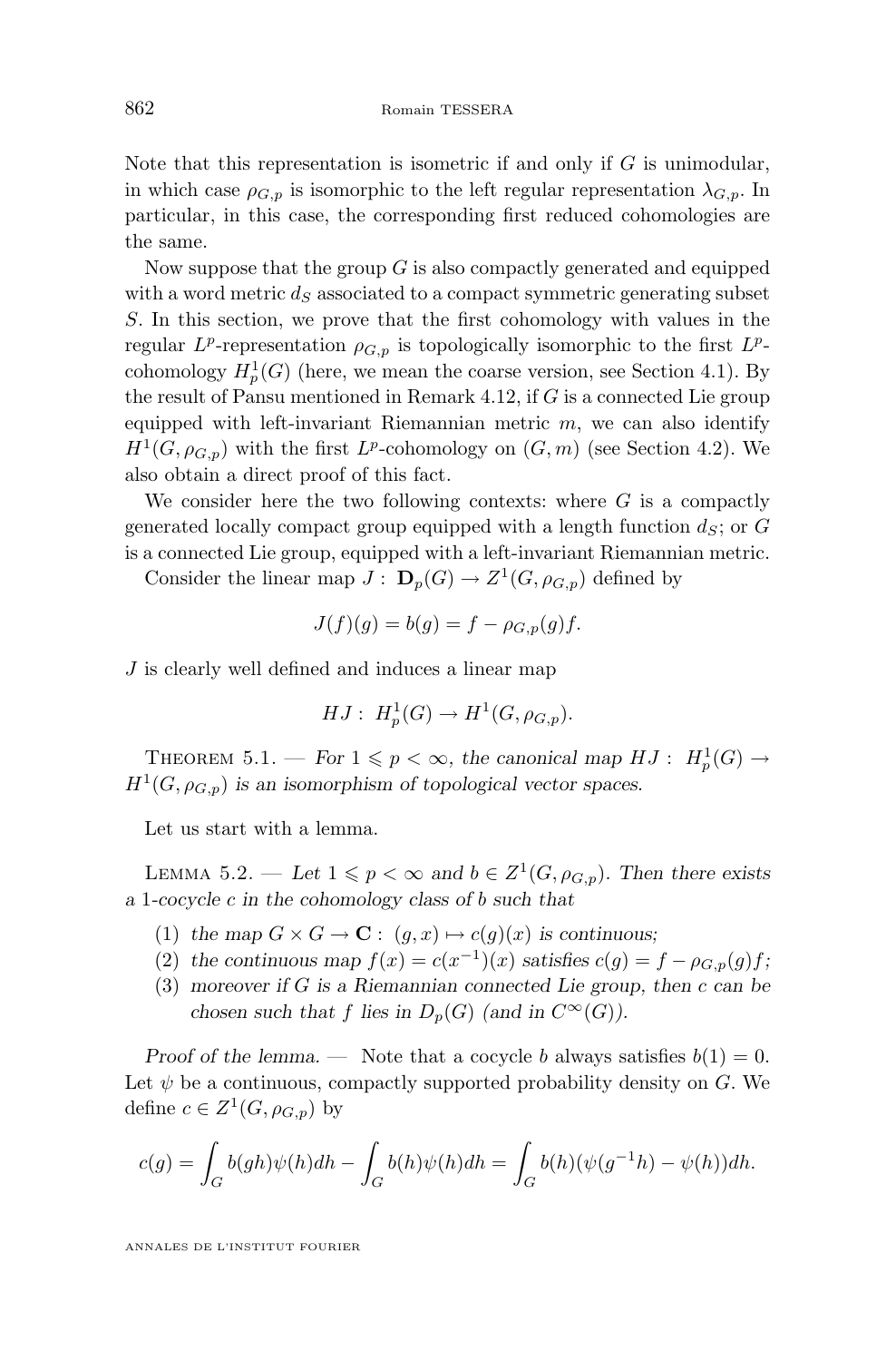We have

$$
c(gg') = \int_G b(gg'h)\psi(h)dh - \int_G b(h)\psi(h)dh
$$
  
=  $\rho_{G,p}(g) \int_G b(g'h)\psi(h)dh + \int_G b(g)\psi(h)dh - \int_G b(h)\psi(h)dh$ 

But note that

$$
\int_G b(g)\psi(h)dh = \int_G b(ghh^{-1})\psi(h)dh
$$
  
=  $\rho_{G,p}(g) \int_G \rho_{G,p}(h)b(h^{-1})\psi(h)dh + \int_G b(gh)\psi(h)dh$   
=  $-\rho_{G,p}(g) \int_G b(h)\psi(h)dh + \int_G b(gh)\psi(h)dh.$ 

So we obtain

$$
c(gg') = \rho_{G,p}(g) \left( \int_G b(g'h)\psi(h)dh - \int_G b(h)\psi(h)dh \right) + \int_G b(gh)\psi(h)dh - \int_G b(h)\psi(h)dh
$$

$$
= \rho_{G,p}(g)c(g') + c(g).
$$

So c is a cocycle.

Let us check that  $c$  belongs to the cohomology class of  $b$ . Using the cocycle relation, we have

$$
c(g) = \int_G (\rho_{G,p}(g)b(h) + b(g))\psi(h)dh - \int_G b(h)\psi(h)dh
$$
  
=  $b(g) + \int_G (\rho_{G,p}(g)b(h) - b(h))\psi(h)dh$   
=  $b(g) + \rho_{G,p}(g) \int_G b(h)\psi(h)dh - \int_G b(h)\psi(h)dh.$ 

But since  $\int_G b(h)\psi(h)dh \in L^p(G)$ , we deduce that c belongs to the cohomology class of b.

Now, let us prove that  $(g, x) \mapsto c(g)(x)$  is continuous. It is easy to see from the definition of c that  $g \mapsto c(g)(x)$  is defined and continuous for almost every x: fix such a point  $x_0$ . We conclude remarking that the cocycle relation implies

$$
c(g)(x_0x) = c(xg)(x_0) - c(g)(x_0).
$$

Now we can define  $f(x) = c(x^{-1})(x) = -c(g)(1)$  and again the cocycle relation for c implies that  $c(g) = f - \rho_{G,p}(g)f$ .

TOME 59 (2009), FASCICULE 2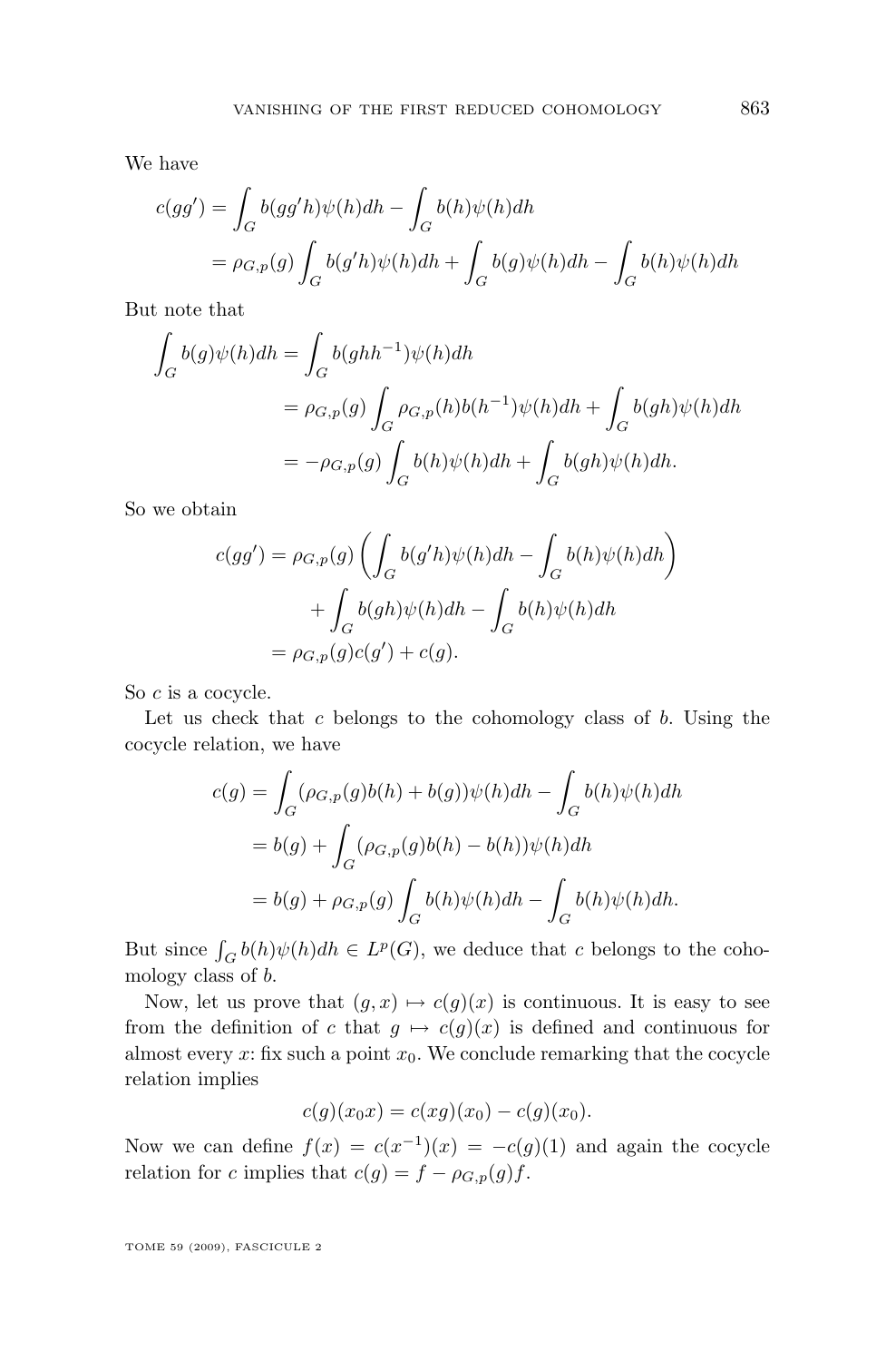<span id="page-14-0"></span>Finally, assume that G is a Lie group and choose a smooth  $\psi$ . The function  $\hat{\psi}$  defined by

$$
\hat{\psi}(g) = \psi(g^{-1})
$$

is also smooth and compactly supported. We have

$$
c(g)(x) = f(x) - f(xg) = \int_G b(h)(x)(\hat{\psi}(h^{-1}g) - \hat{\psi}(h^{-1}))dh.
$$

Hence,  $f$  is differentiable and

$$
\nabla f(x) = -\int_G b(h)(x) (\nabla \hat{\psi})(h^{-1})) dh,
$$
  
(TG).

and so  $\nabla f \in L^p$ 

*Proof of Theorem [5.1.](#page-12-0) —* The last statement of the lemma implies that  $HJ$  is surjective. The injectivity follows immediately from the fact that  $f$ is determined up to a constant by its associated cocycle  $b = I(f)$ .

We now have to prove that the isomorphism  $HJ$  is a topological isomorphism. This is immediate in the context of the coarse  $L^p$ -cohomology. Let us prove it for a Riemannian connected Lie group. Let  $S$  be a compact generating subset of G and define a norm on  $Z^1(G, \rho_{G,p})$  by

$$
||b|| = \sup_{s \in S} ||b(s)||_p.
$$

Let  $\psi$  be a smooth, compactly generated probability density on G as in the proof of Lemma [5.2.](#page-12-0) Denote

$$
f * \hat{\psi}(x) = \int_G f(k)\hat{\psi}(k^{-1}x)dk = \int_G f(xh)\psi(h)dh = \int_G f(k)\psi(x^{-1}k)dk.
$$

We have

LEMMA 5.3. — There exists a constant  $C < \infty$  such that for every  $f \in \mathbf{D}_p(G)$ ,

$$
C^{-1}||f * \hat{\psi}||_{\mathbf{D}_p} \leq ||J(f)|| \leq C||f||_{\mathbf{D}_p}.
$$

*Proof of the lemma.* — First, one checks easily that if b is the cocycle associated to  $f$ , then the regularized cocycle  $c$  constructed in the proof of Lemma [5.2](#page-12-0) is associated to  $f * \psi$ .

We have

$$
\nabla (f * \hat{\psi})(x) = \int f(k) \nabla \hat{\psi}(k^{-1}x) dk
$$
  
= 
$$
\int (f(k) - f(x)) \nabla \hat{\psi}(k^{-1}x) dk
$$
  
= 
$$
\int (f(xh) - f(x)) \nabla \hat{\psi}(h^{-1}) dh.
$$

ANNALES DE L'INSTITUT FOURIER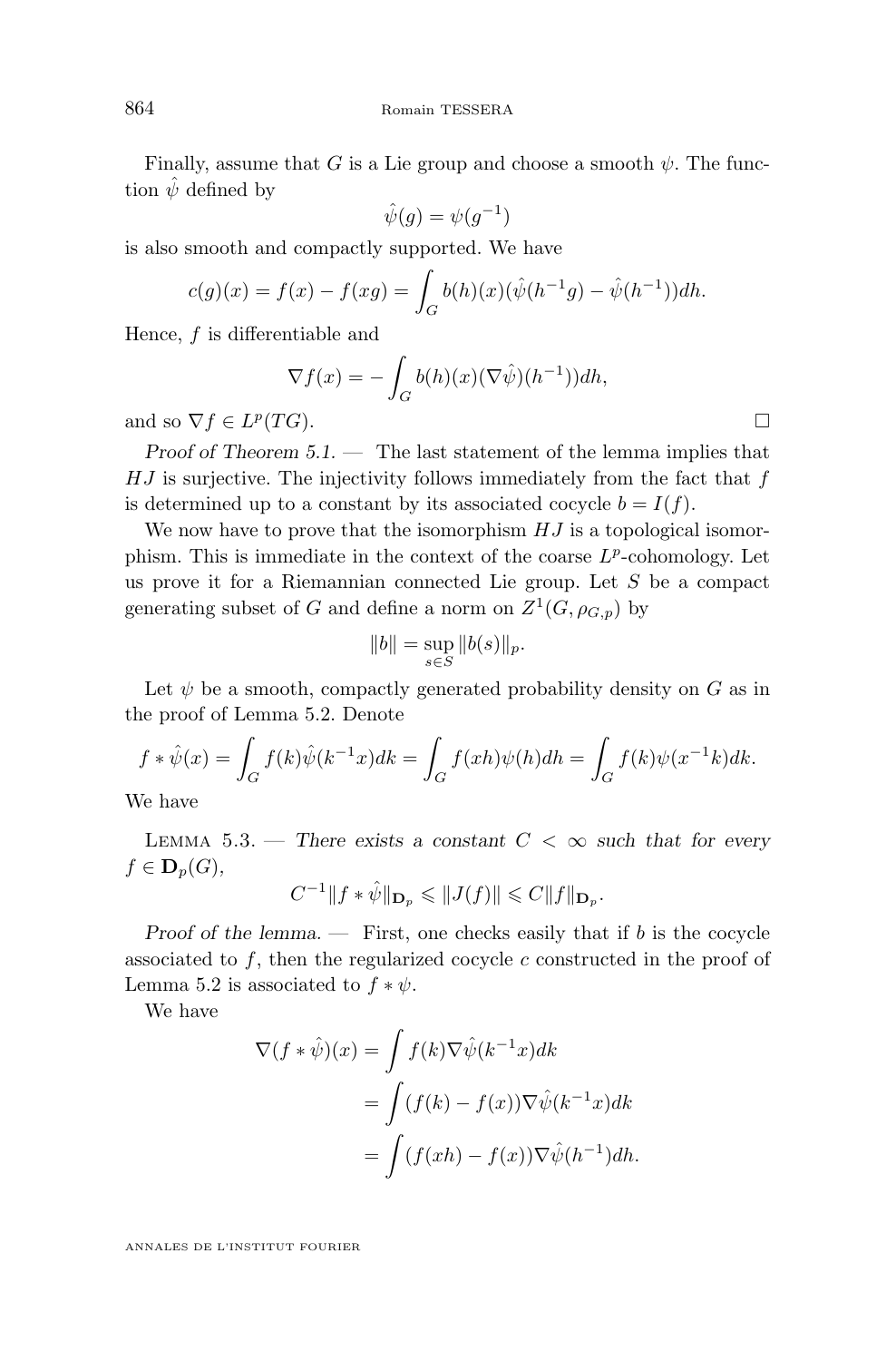<span id="page-15-0"></span>So

$$
\begin{aligned} \|\nabla (f * \hat{\psi})\|_{p} &\leq \sup_{h \in \text{Supp}(\hat{\psi})} \int |f(xh) - f(x)|^{p} \|\nabla \hat{\psi}\|_{\infty}^{p} dx \\ &= \sup_{h \in \text{Supp}(\hat{\psi})} \|b(h)\|^{p} \|\nabla \hat{\psi}\|_{\infty}^{p}, \end{aligned}
$$

which proves the left-hand inequality of Lemma [5.3.](#page-14-0) Let  $q \in G$  and  $\gamma$ :  $[0, d(1,g)] \to G$  be a geodesic between 1 and g. For any  $f \in \mathbf{D}_{p}(G)$  and  $x \in G$ , we have

$$
(f - \rho_{G,p}(g)f)(x) = f(x) - f(xg) = \int_0^{d(1,g)} \nabla f(x) \cdot \gamma'(t) dt.
$$

So we deduce that

$$
||f - \rho_{G,p}(g)f||_p \leq d(1,g)||\nabla f||_p,
$$

which proves the right-hand inequality of Lemma [5.3.](#page-14-0)  $\Box$ 

Continuity of  $HJ$  follows from continuity of  $J$  which is an immediate consequence of Lemma [5.3.](#page-14-0)

Let us prove that the inverse of  $HJ$  is continuous. Let  $b_n$  be a sequence in  $Z^1(G,\rho_{G,p})$ , converging to 0 modulo  $B^1(G,\rho_{G,p})$ . This means that there exists a sequence  $a_n$  in  $B^1(G, \rho_{G,p})$  such that  $||b_n+a_n|| \to 0$ . By Lemma [5.2,](#page-12-0) we can assume that  $b_n(g) = f_n - \rho_{G,p}(g) f_n$  with  $f \in \mathbf{D}_p(G)$ . On the other hand,  $a_n = h - \rho_{G,p}(g)h$  with  $h \in L^p(G)$ . As compactly supported, regular<sup>(9)</sup> functions on G are dense in  $L^p(G)$ , we can assume that h is regular. So finally, replacing  $f_n$  by  $f_n + h_n$ , which is in  $\mathbf{D}_p(G)$ , we can assume that  $J(f_n) \to 0$ . Then, by Lemma [5.3,](#page-14-0)  $||f_n * \hat{\psi}||_{\mathbf{D}_n} \to 0$ . But by the proof of Lemma [5.2,](#page-12-0)  $f_n * \hat{\psi}$  is in the class of  $L^p$ -cohomology of  $f_n$ . This finishes the proof of Theorem [5.1.](#page-12-0)  $\Box$ 

#### **6. Sublinearity of cocycles**

Theorem 6.1. — *Let* G *be a locally compact compactly generated group and let* S *be a compact symmetric generating subset. Let* π *be a* mixing  $L^p$ -representation of G. Then, every 1-cocycle  $b \in Z^1(G, \pi)$  is sub*linear, i.e.,*

$$
||b(g)|| = o(|g|_S)
$$

*when*  $|g|_S \to \infty$ ,  $|g|_S$  *being the word length of g with respect to S.* 

 $(9)$  Regular here, means either continuous, or smooth if G is a Lie group.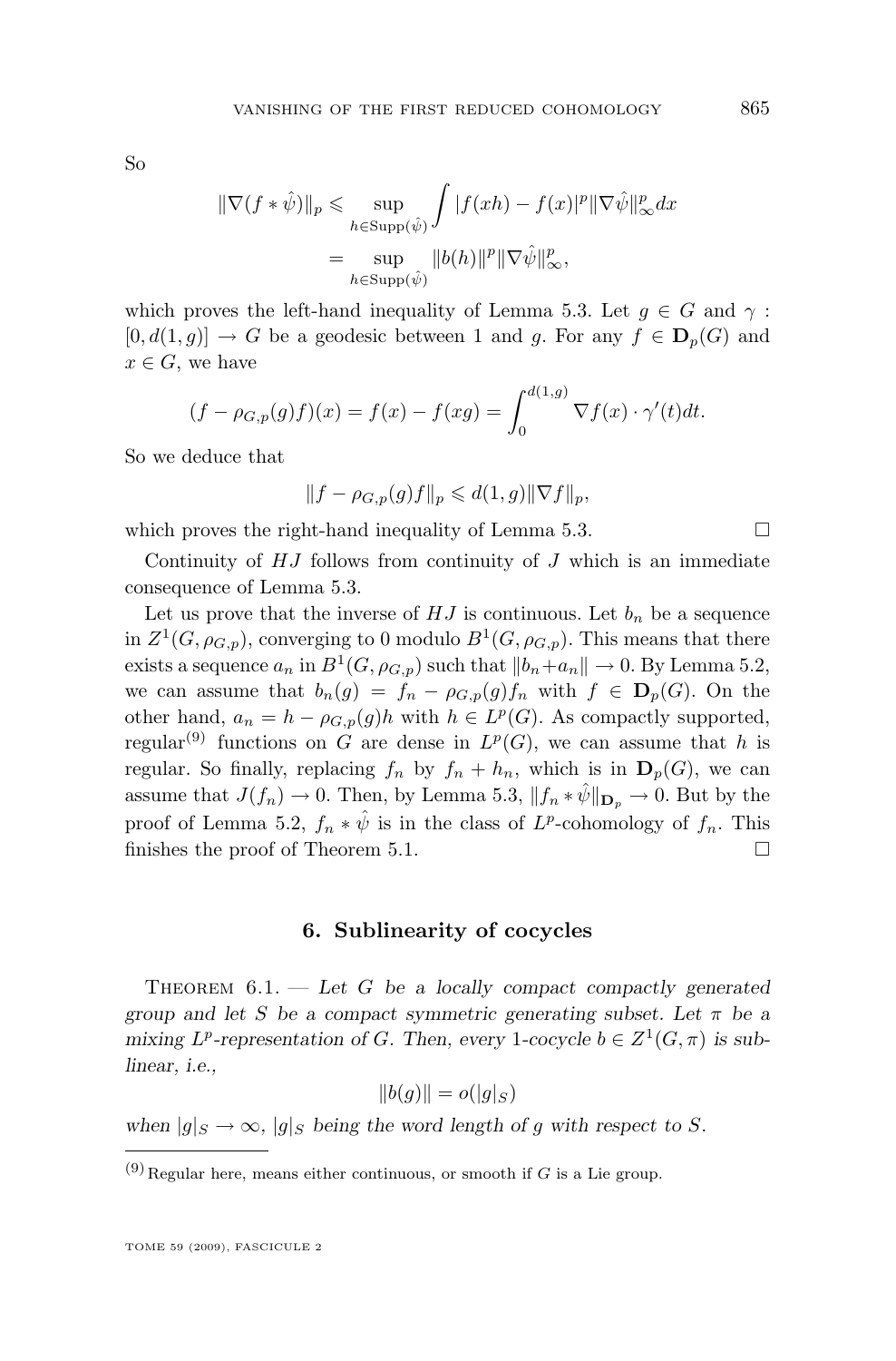<span id="page-16-0"></span>Let  $L^p(X, m)$  the  $L^p$ -space on which G acts. We will need the following lemma.

Lemma 6.2. — *Let us keep the assumptions of the theorem. For any fixed*  $j \in \mathbb{N}$ ,

$$
\|\pi(g_1)v_1 + \ldots + \pi(g_j)v_j\|_p^p \to \|v_1\|_p^p + \ldots + \|v_j\|_p^p
$$

*when*  $d_S(g_k, g_l) \to \infty$  *whenever*  $k \neq l$ *, uniformly with respect to*  $(v_1, \ldots, v_j)$ *on every compact subset of*  $(L^p(X,m))^j$ .

*Proof of Lemma 6.2. —* First, let us prove that if the lemma holds pointwise with respect to  $\overline{v} = (v_1, \ldots, v_j)$ , then it holds uniformly on every compact subset K of  $(L^p(X,m))^j$ . Let us fix some  $\varepsilon > 0$ . Equip  $(L^p(X,m))^j$ with the norm

$$
\|\overline{v}\| = \max_i \|v_i\|_p,
$$

and take a finite covering of K by balls of radius  $\varepsilon: B(\overline{w}, \varepsilon), \overline{w} \in W$ , where W is a finite subset of K. Take  $\min_{1\leq k\neq i\leq j} d_S(g_k, g_l)$  large enough so that for any  $\overline{w} \in W$ ,  $\|\pi(g_1)v_1 + \ldots + \pi(g_j)v_j\|_p^p$  is closed to  $\|v_1\|_p^p + \ldots + \|v_j\|_p^p$  up to  $\varepsilon$ . As  $\pi(g)$  preserves the L<sup>p</sup>-norm for every  $g \in G$ , we immediately see that for any  $\overline{v}$  in  $K$ ,  $\|\pi(g_1)v_1+\ldots+\pi(g_j)v_j\|_p^p$  is closed to  $\|v_1\|_p^p+\ldots+\|v_j\|_p^p$ up to some  $\varepsilon'$  only depending on K, p and  $\varepsilon$ , and such that  $\varepsilon' \to 0$  when  $\varepsilon \to 0$ .

So now, we just have to prove the lemma for  $v_1, \ldots, v_j$  belonging to a dense subset of  $L^p(X,m)$ . Thus, assume that for every  $1 \leq k \leq j$ ,  $v_k$  is bounded and compactly supported. Let us denote by  $A_k$  the support of  $v_k$ . For every finite sequence  $\overline{g} = g_1, \ldots, g_j$  of elements in G, we write, for every  $1 \leq i \leq j$ ,

• 
$$
U_{i,\overline{g}} = (\bigcup_{l \neq i} g_l A_l) \cap g_i A_i;
$$

 $\begin{array}{l} \bullet \ \ \circ \ \circ_{i,g} - \bigcup_{l \neq i} g_l A_l \ \bullet \ A_{i,\overline{g}} = g_i A_i \smallsetminus U_{i,\overline{g}}. \end{array}$ 

The key point of the proof is the following observation.  $\Box$ 

CLAIM  $6.3.$  — *For every*  $1 \leq i \leq j$ ,

$$
m(U_{i,\overline{g}}) \to 0,
$$

when the relative distance between the  $g_k$  goes to  $\infty$ *.* 

ANNALES DE L'INSTITUT FOURIER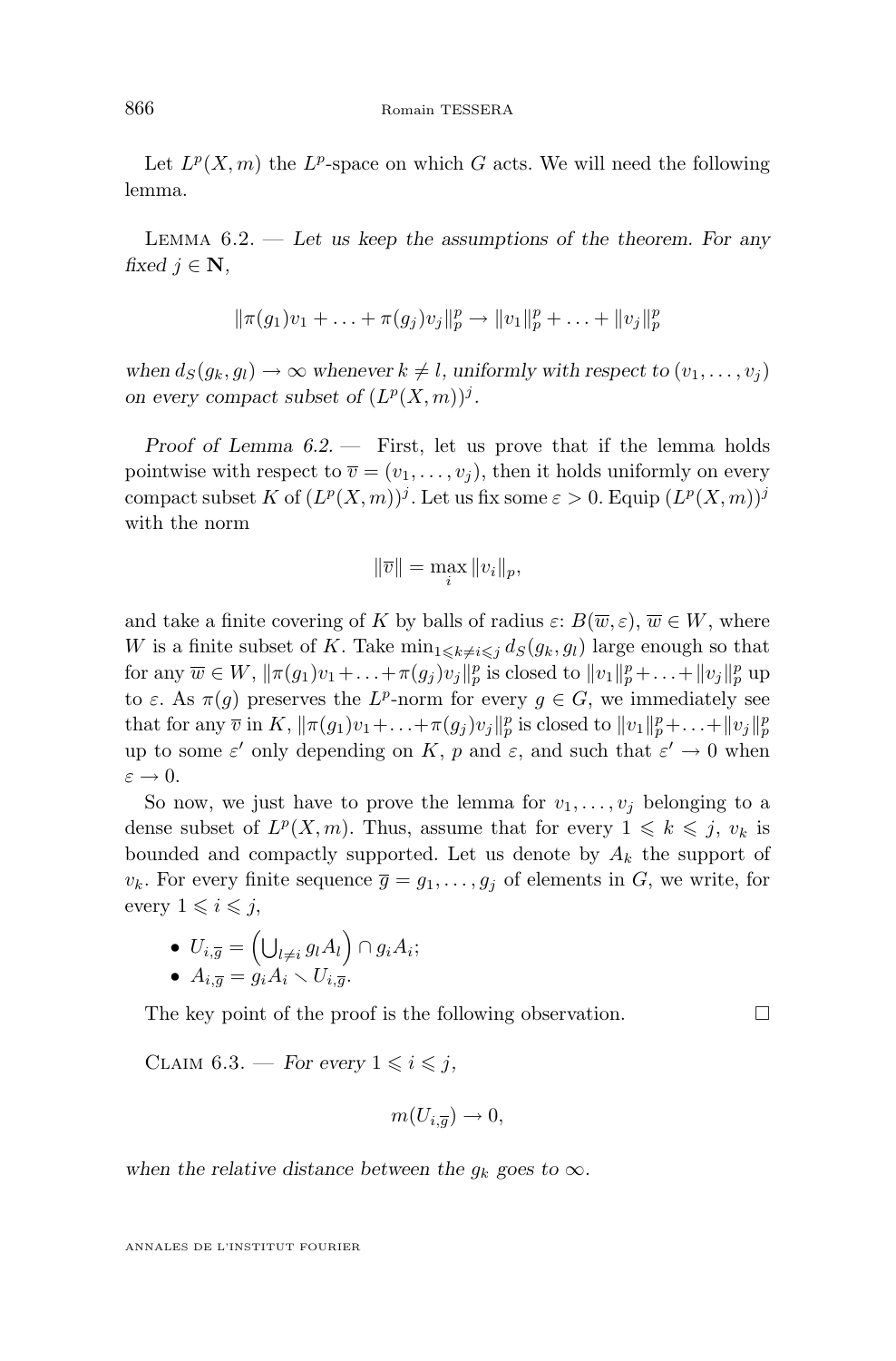*Proof of the claim.* — For  $u, v \in L^2(G, m)$ , write  $\langle u, v \rangle = \int_X u(x)v(x)$  $dm(x)$ . For every  $1 \leq i \leq j$ ,

$$
m\left(\left(\bigcup_{l\neq i} g_l A_l\right) \cap g_i A_i\right) = \left\langle \sum_{l\neq i} \pi(g_l) 1_{A_l}, \pi(g_i) 1_{A_i} \right\rangle
$$
  
= 
$$
\sum_{l\neq i} \left\langle \pi(g_l) 1_{A_l}, \pi(g_i) 1_{A_i} \right\rangle
$$
  
= 
$$
\sum_{l\neq i} \left\langle \pi(g_l^{-1} g_i) 1_{A_i}, 1_{A_l} \right\rangle
$$
  
= 
$$
\sum_{l\neq i} m(g_l^{-1} g_i A_i \cap A_l) \to 0
$$

by mixing property of the action.

*Proof of the lemma. —* First, observe that by the claim,

$$
\|\pi(g_i)v_i1_{U_{i,\overline{g}}}\|_p^p \leqslant \|v_i\|_\infty^pm(U_{i,\overline{g}}) \to 0,
$$

when the relative distance between the  $g_k$  goes to  $\infty$ . In other words, as  $\pi(g_i)v_i = \pi(g_i)v_i 1_{A_{i,\bar{g}}} + \pi(g_i)v_i 1_{U_{i,\bar{g}}},$ 

$$
\|\pi(g_i)v_i 1_{A_{i,\bar{g}}}-\pi(g_i)v_i\|_p^p \to 0.
$$

In particular,

$$
\|\pi(g_i)v_i 1_{A_{i,\bar{g}}}\|_p^p \to \|v_i\|_p^p.
$$

On the other hand, the  $A_{i,\bar{q}}$  are piecewise disjoint. So finally, we have

$$
\lim_{d_S(g_l,g_k)\to\infty} \|\pi(g_1)v_1 + \ldots + \pi(g_j)v_j\|_p^p
$$
\n
$$
= \lim_{d_S(g_l,g_k)\to\infty} \|\pi(g_1)v_1\|_{A_{1,\overline{g}}} + \ldots + \pi(g_j)v_j\|_{A_{j,\overline{g}}}\|_p^p
$$
\n
$$
= \lim_{d_S(g_l,g_k)\to\infty} \|\pi(g_1)v_1\|_{A_{1,\overline{g}}}\|_p^p + \ldots + \|\pi(g_j)v_j\|_{A_{j,\overline{g}}}\|_p^p
$$
\n
$$
= \|v_1\|_p^p + \ldots + \|v_j\|_p^p,
$$

which proves the lemma.  $\Box$ 

*Proof of Theorem [6.1.](#page-15-0)* — Fix some  $\varepsilon > 0$ . Let  $g = s_1 \dots s_n$  be a minimal decomposition of g into a product of elements of S. Let  $m \leq n$ , q and  $r < m$ be positive integers such that  $n = qm + r$ . To simplify notation, we assume  $r = 1$ . For  $1 \leq i < j \leq n$ , denote by  $g_j$  the prefix  $s_1 \ldots s_j$  of g and by  $g_{i,j}$ the subword  $s_{i+1} \ldots s_j$  of g. Developing  $b(g)$  with respect to the cocycle relation, we obtain

$$
b(g) = b(s_1) + \pi(g_1)b(s_2) + \ldots + \pi(g_{n-1})b(s_n).
$$

TOME 59 (2009), FASCICULE 2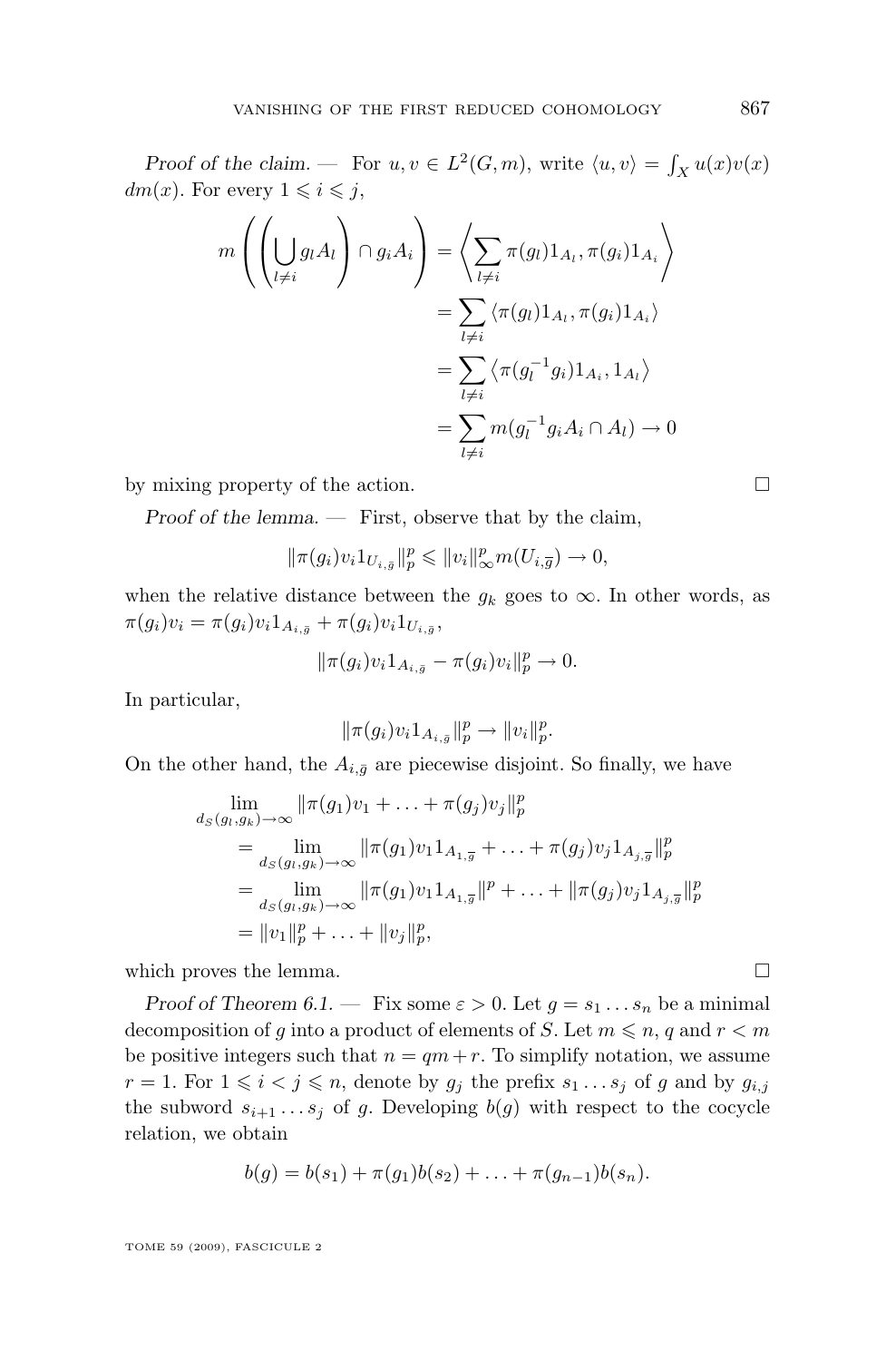<span id="page-18-0"></span>Let us put together the terms in the following way

$$
b(g) = [b(s_1) + \pi(g_m)b(s_{m+1}) + \dots + \pi(g_{(q-1)m})b(s_{(q-1)m+1})]
$$
  
+ 
$$
[\pi(g_1)b(s_2) + \pi(g_{m+1})b(s_{m+2}) + \dots + \pi(g_{(q-1)m+1})b(s_{(q-1)m+2})]
$$
  
+ 
$$
\dots + [\pi(g_{m-1})b(s_m) + \pi(g_{2m-1})b(s_{2m}) + \dots + \pi(g_{qm})b(s_{qm+1})].
$$

In the above decomposition of  $b(q)$ , consider each term between [ $\cdot$ ], *e.g.*, of the form

(6.1) 
$$
\pi(g_k)b(s_{k+1}) + \ldots + \pi(g_{(q-1)m+k})b(s_{(q-1)m+k+1})
$$

for  $0 \leq k \leq m-1$  (we decide that  $s_0 = 1$ ). Note that since S is compact and  $\pi$  is continuous, there exists a compact subset K of E containing  $b(s)$ for every  $s \in S$ . Clearly since  $g = s_1 \dots s_n$  is a minimal decomposition of g, the length of  $g_{i,j}$  with respect to S is equal to  $j-i-1$ . For  $0 \leq i < j \leq q-1$ we have

$$
d_S(g_{im+k}, g_{jm+k}) = |g_{im+k,jm+k}|_S = (j-i)m \ge m.
$$

So by Lemma [6.2,](#page-16-0) for  $m = m(q)$  large enough, the *p*-power of the norm of  $(6.1)$  is less than

$$
||b(s_{k+1})||_p^p + ||b(s_{m+k+1})||_p^p + \ldots + ||b(s_{(q-1)m+k+1})||_p^p + 1.
$$

The above term is therefore less than  $2q$ . Hence, we have

$$
||b(g)||_p \leq 2mq^{1/p}.
$$

So for  $q \geqslant q_0 = (2/\varepsilon)^{p/(p-1)}$ , we have

$$
||b(g)||_p/n \leq 2q^{1-1/p} \leq \varepsilon.
$$

Now, let *n* be larger than  $m(q_0)q_0$ . We have  $||b(g)||_p/|g| \leq \varepsilon$ .

#### **7. Proof of Theorem [2.2](#page-4-0)**

Theorem [2.2](#page-4-0) results from Theorem [6.1](#page-15-0) and the following result, which is an immediate generalization of [\[6,](#page-25-0) Proposition 3.6]. For the convenience of the reader, we give its short proof.

PROPOSITION 7.1. — Let G be a group with property  $(CF)$  and let  $\pi$  be *a continuous isometric action of* G *on a Banach space* E*. Let* b *a* 1*-cocycle in*  $Z^1(G,\pi)$ *. Then b belongs to*  $\overline{B^1(G,\pi)}$  *if and only if b is sublinear.*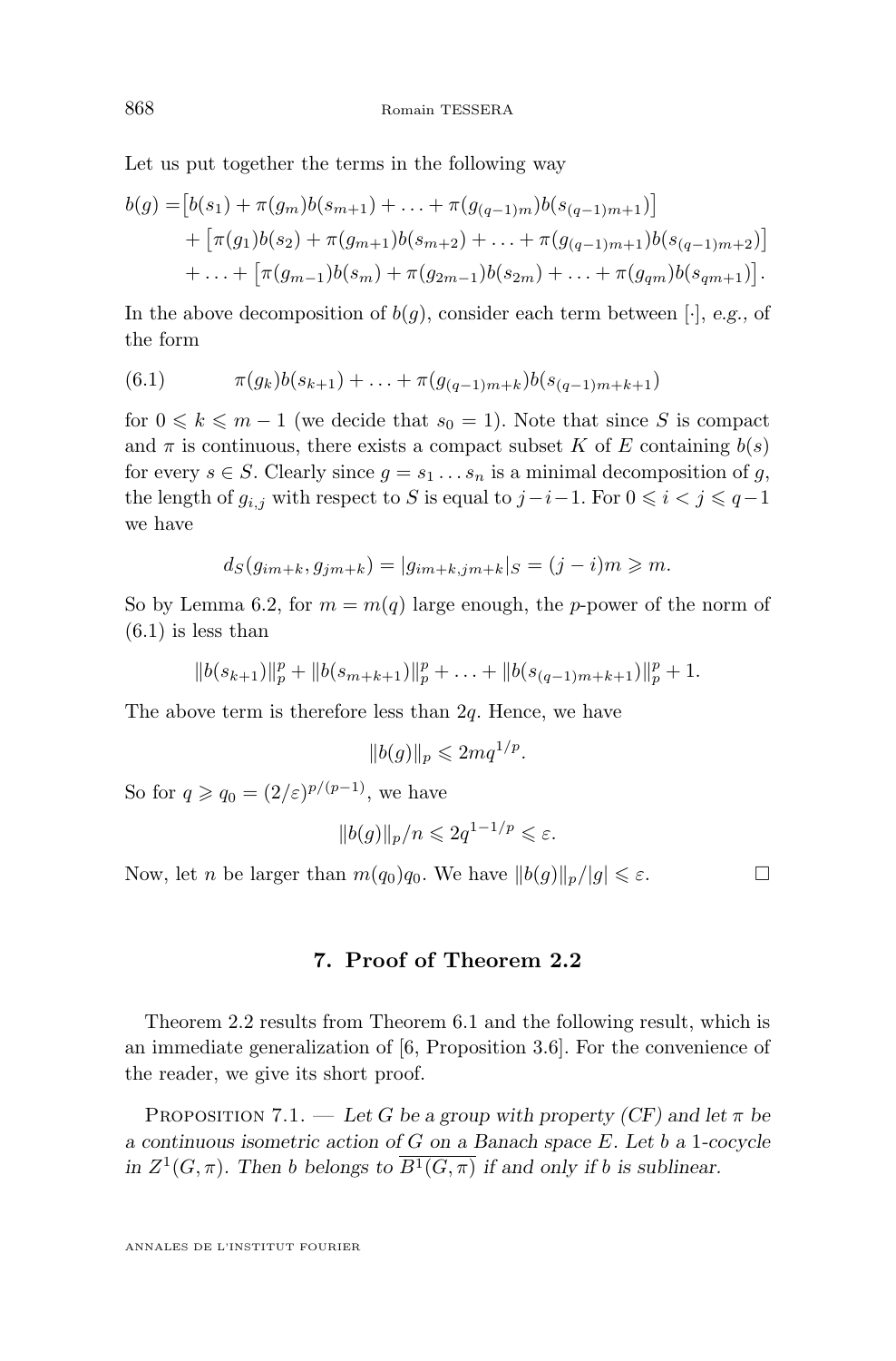<span id="page-19-0"></span>*Proof.* — Assume that b is sublinear.

Let  $(F_n)$  be a controlled Følner sequence in G. Define a sequence  $(v_n) \in$  $E^{\mathbf{N}}$  by

$$
v_n = \frac{1}{\mu(F_n)} \int_{F_n} b(g) dg.
$$

We claim that  $(v_n)$  defines a sequence of almost fixed points for the affine action  $\sigma$  defined by  $\sigma(q)v = \pi(q)v + b(q)$ . Indeed, we have

$$
\begin{aligned} \|\sigma(s)v_n - v_n\| &= \left\|\frac{1}{\mu(F_n)}\int_{F_n} \sigma(s)b(g)dg - \frac{1}{\mu(F_n)}\int_{F_n} b(g)dg\right\| \\ &= \left\|\frac{1}{\mu(F_n)}\int_{F_n} b(sg)dg - \frac{1}{\mu(F_n)}\int_{F_n} b(g)dg\right\| \\ &= \left\|\frac{1}{\mu(F_n)}\int_{s^{-1}F_n} b(g)dg - \frac{1}{\mu(F_n)}\int_{F_n} b(g)dg\right\| \\ &\leqslant \frac{1}{\mu(F_n)}\int_{s^{-1}F_n\Delta F_n} \|b(g)\| dg. \end{aligned}
$$

Since  $F_n \subset S^n$ , we obtain that

$$
||\sigma(s)v_n - v_n|| \leq \frac{C}{n} \sup_{|g|_S \leq n+1} ||b(g)||
$$

which converges to 0. This proves the non-trivial implication of Proposi-tion [7.1.](#page-18-0)  $\Box$ 

#### **8. Liouville** Dp**-Properties: a direct approach.**

In this section, we propose a direct proof of Corollary [2.5.](#page-5-0) Instead of using Theorem [2.2](#page-4-0) and Theorem [5.1,](#page-12-0) we reformulate the proof, only using Theorem [6.1](#page-15-0) and [\[26,](#page-26-0) Theorem 11]. The interest is to provide an explicit approximation of an element of  $\mathbf{D}_p(G)$  by a sequence of functions in  $W^{1,p}(G)$ using a convolution-type argument. Since Liouville  $D_p$ -Property is equivalent to the vanishing of  $\overline{H_p}^1(G)$ , we have to show that for every *p*-Dirichlet function on G, there exists a sequence of functions  $(f_n)$  in  $W^{1,p}(G)$  such that the sequence  $(\|\nabla (f - f_n)\|_p)$  converges to zero. Let  $(F_n)$  be a *right* controlled Følner sequence. By a standard regularization argument, we can construct for every n, a smooth 1-Lipschitz function  $\varphi_n$  such that

- $0 \leqslant \varphi_n \leqslant 1;$
- for every  $x \in F_n$ ,  $\varphi_n(x) = 1$ ;
- for every y at distance larger than 2 from  $F_n$ ,  $\varphi_n(y) = 0$ .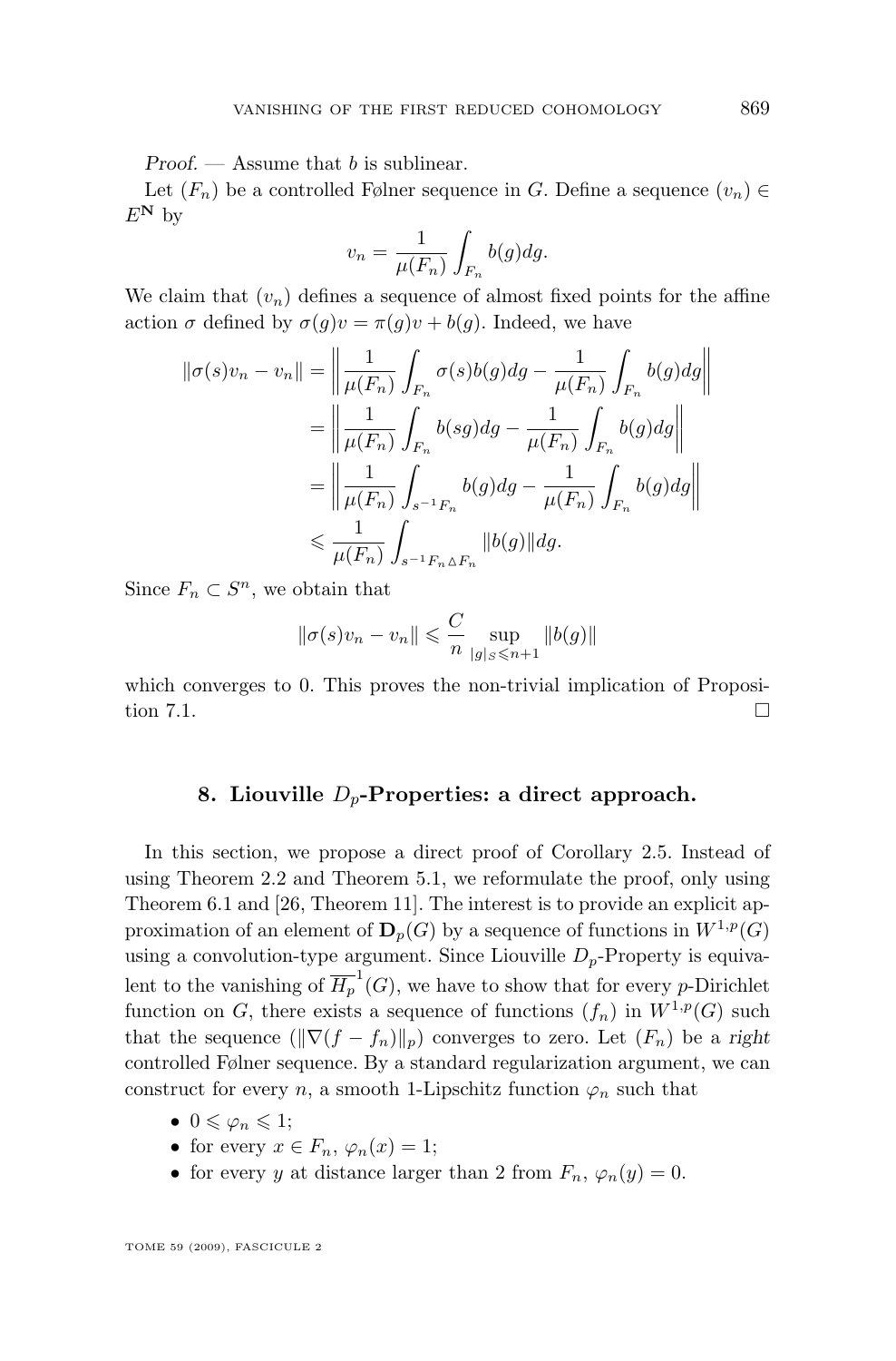Denote by  $F'_n = \{x \in G : d(x, F_n) \leq 2\}$ . As  $F_n$  is a controlled Følner sequence, there exists a constant  $C<\infty$  such that

$$
\mu(F'_n \setminus F_n) \leqslant C\mu(F'_n)/n
$$

and

$$
F'_n \subset B(1,Cn).
$$

Define

$$
p_n = \frac{\varphi_n}{\int_G \varphi_n d\mu}.
$$

Note that  $p_n$  is a probability density satisfying for every  $x \in X$ ,

$$
|\nabla p_n(x)| \leqslant \frac{1}{\mu(F_n)}.
$$

For every  $f \in D_p(G)$ , write  $P_n f(x) = \int_X f(y) p_n(y^{-1}x) d\mu(y)$ . As G is unimodular,

$$
P_n f(x) = \int_X f(yx^{-1}) p_n(y^{-1}) d\mu(y).
$$

We claim that  $P_n f - f$  is in  $W^{1,p}$ . For every  $g \in G$  and every  $f \in D_p$ , we have

$$
||f - \rho(g)f||_p \leqslant d(1,g) ||\nabla f||_p.
$$

Recall that the support of  $p_n$  is included in  $F'_n$  which itself is included in  $B(1, Cn)$ . Thus, integrating the above inequality, we get

$$
||f - P_nf||_p \leqslant Cn||\nabla f||_p,
$$

so  $f - P_n f \in L^p(G)$ .

It remains to show that the sequence  $(\|\nabla P_n f\|_p)$  converges to zero. We have

$$
\nabla P_n f(x) = \int_G f(y) \nabla p_n(y^{-1}x) d\mu(y).
$$

Since  $\int_G \nabla p d\mu = 0$ , we get

$$
\nabla P_n f(x) = \int_G (f(y) - f(x^{-1})) \nabla p_n(y^{-1}x) d\mu(y)
$$
  
= 
$$
\int_G (f(yx^{-1}) - f(x^{-1})) \nabla p_n(y^{-1}) d\mu(y).
$$

ANNALES DE L'INSTITUT FOURIER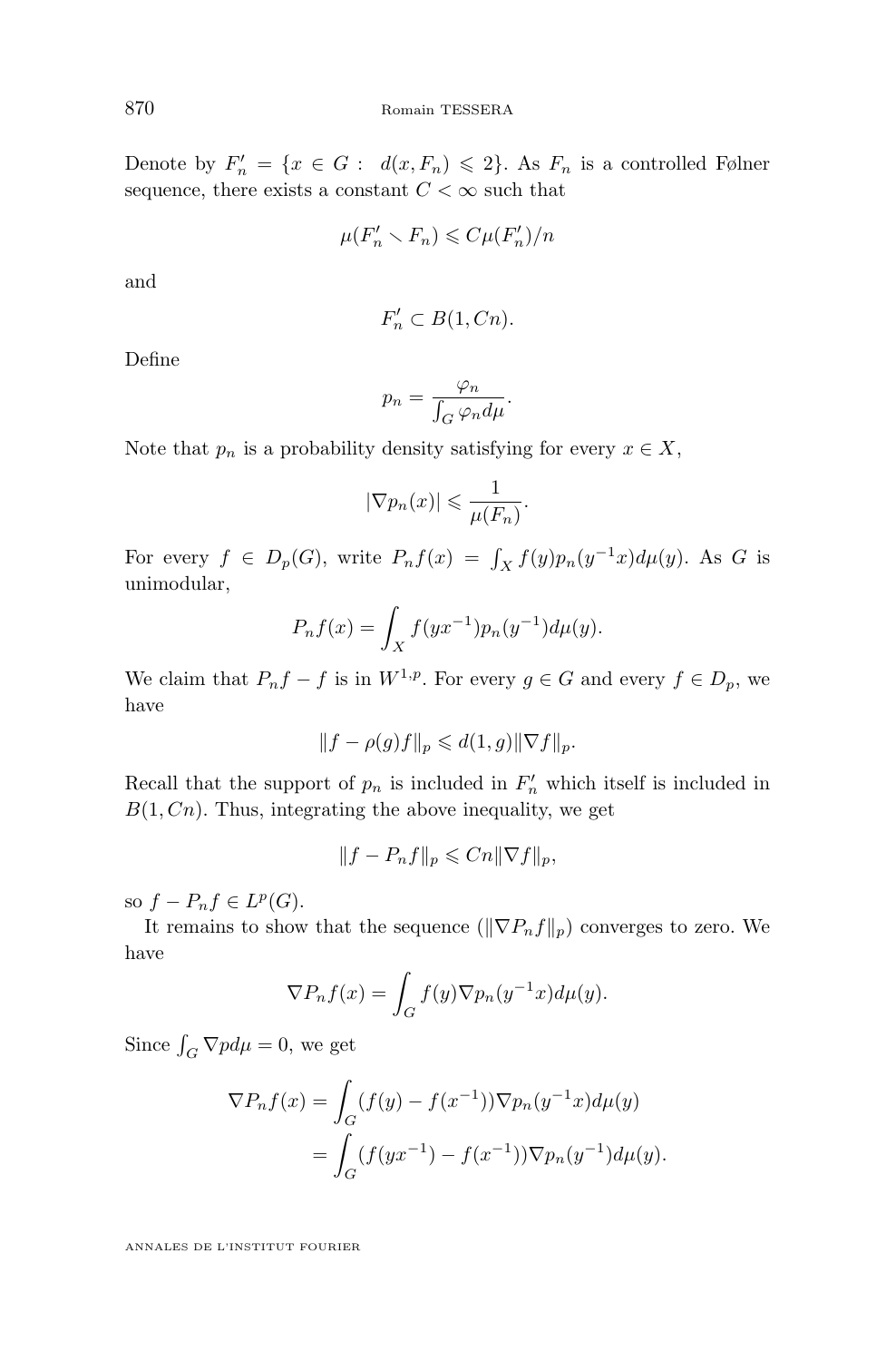<span id="page-21-0"></span>Hence,

$$
\begin{aligned} \|\nabla P_n f\|_p &\leqslant \int_G \|\lambda(y)f - f\|_p |\nabla p_n(y^{-1})| d\mu(y) \\ &\leqslant \frac{1}{\mu(F_n)} \int_{F'_n \backslash F_n} \|\lambda(y)f - f\|_p d\mu(y) \\ &\leqslant \frac{\mu(F'_n \backslash F_n)}{F_n} \sup_{|g| \leqslant C_n} \|b(g)\|_p \\ &\leqslant \frac{C}{n} \sup_{|g| \leqslant Cn} \|b(g)\|_p \end{aligned}
$$

where  $b(g) = \lambda(g)f - f$ . Note that  $b \in Z^1(G, \lambda_{G,p})$ . Thus, by Theorem [6.1,](#page-15-0)

$$
\|\nabla P_n f\|_p \to 0.
$$

This completes the proof of Corollary [2.5.](#page-5-0)

#### **9.** Non-vanishing of the first reduced  $L^p$ -cohomology on a **non-elementary Gromov hyperbolic space.**

Let us start with a remark about first  $L^p$ -cohomology on a metric measure space.

*Remark 9.1 (Coupling between* 1*-cycles and* 1*-cocycles). —* A 1-chains on  $(X, d, \mu)$  is a functions supported on  $\Delta_r = \{(x, y) \in X^2, d(x, y) \leq r\}$  for some  $r > 0$ . The  $L^p$ -norm of a (measurable) 1-chain s is the norm

$$
\left(\int_{X^2} |s(x,y)|^p d\mu(x)d\mu(y)\right)^{1/p}
$$

.

A 1-chain s is called a 1-cycle if  $s(x, y) = s(y, x)$ .

Given  $f \in \mathbf{D}_n$ , we define a 1-cocycle associated to f by  $c(x, y) = f(x)$  $f(y)$ , for every  $(x, y) \in X^2$ . Let s be a 1-cycle in  $L^q$ , with  $1/p + 1/q = 1$ . We can form a coupling between  $c$  and  $s$ 

$$
\langle c, s \rangle = \int_{X^2} c(x, y) s(x, y) d\mu(x) d\mu(y) = \int_{X^2} (f(x) - f(y)) s(x, y) d\mu(x) d\mu(y).
$$

Clearly, if  $f \in L^p$ , then as s is a cycle, we have  $\langle c, s \rangle = 0$ . This is again true for f in the closure of  $L^p(X)$  for the norm of  $\mathbf{D}_p(X)$ . Hence, to prove that a 1-cocycle c is non-trivial in  $H_{p}(X)$ , it is enough to find a 1-cycle in  $L^q$  whose coupling with c is non-zero.

The main result of this section is the following theorem.

TOME 59 (2009), FASCICULE 2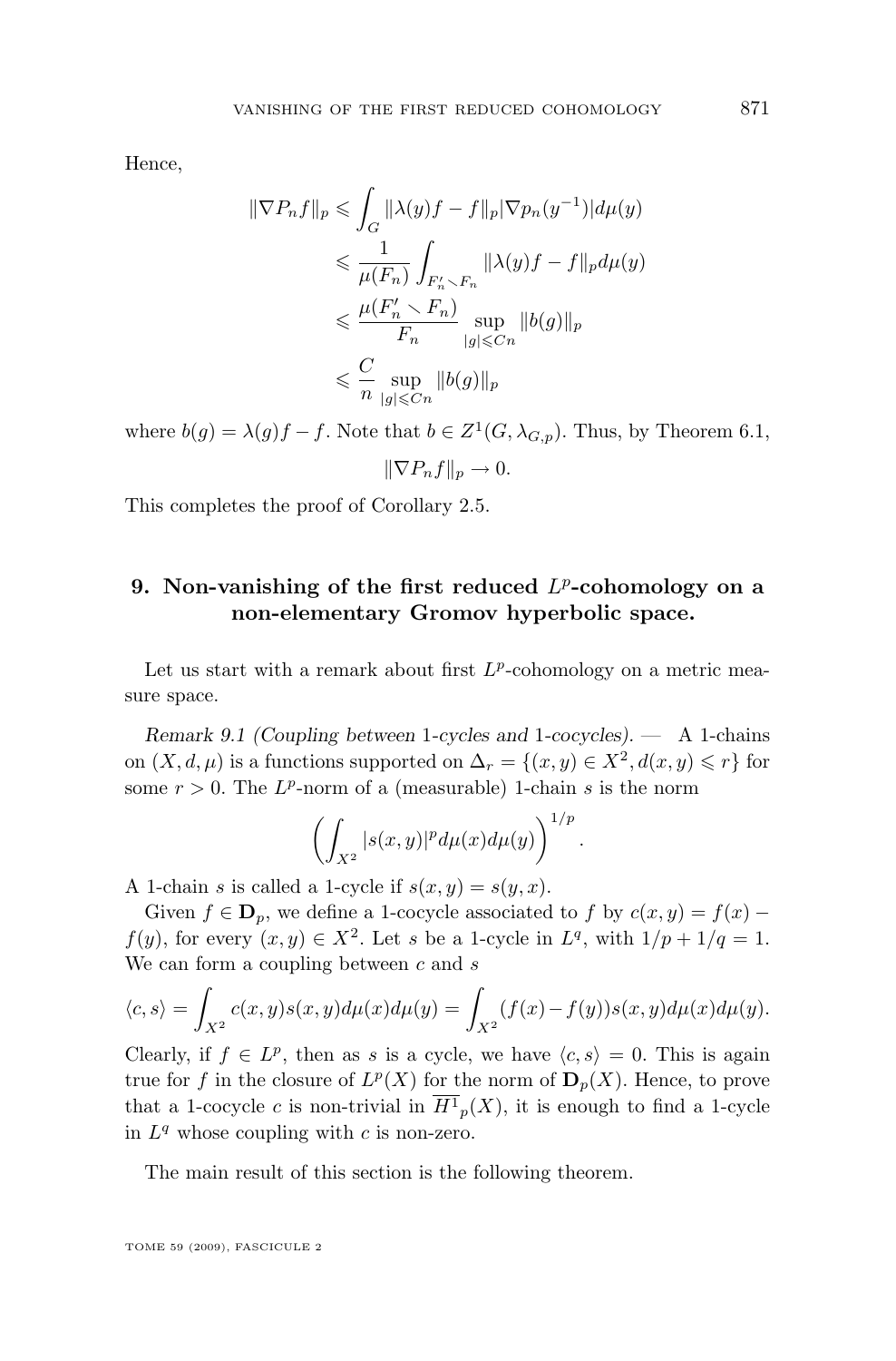<span id="page-22-0"></span>Theorem 9.2. — *Let* X *be a Gromov hyperbolic* 1*-geodesic metric measure space with bounded geometry having a bi-Lipschitz embedded 3-regular tree, then for* p *large enough, it has non-trivial first reduced* L p  *cohomology.*

From this theorem, we will deduce

Corollary 9.3. — *A homogeneous Riemannian manifold* M *has nonzero first reduced*  $L^p$ -cohomology for some  $1 < p < \infty$  *if and only if it is non-elementary Gromov hyperbolic.*

*Proof of Corollary* 9.3. — By Theorem [2.6,](#page-6-0) if M has non-zero  $\overline{H}_p^1$  $_p^{\mathsf{\scriptscriptstyle T}}(M)$ for some  $1 \leq p \leq \infty$ , then being quasi-isometric to a negatively curved homogeneous manifold, it is non-elementary Gromov hyperbolic.

Conversely, let M be a Gromov hyperbolic homogeneous manifold. As M is quasi-isometric to its isometry group  $G$ , which is a Lie group with finitely many components, we can replace  $M$  by  $G$ , and assume that  $G$  is connected. If G has exponential growth, then  $[5,$  Corollary 1.3] it has a bi-Lipschitz embedded 3-regular tree  $T$ , and hence Theorem [9.2](#page-21-0) applies. Otherwise  $G$ has polynomial growth, and we conclude thanks to the following classical fact.

Proposition 9.4. — *A non-elementary Gromov-hyperbolic connected Lie group has exponential growth.*

*Proof. —* Let G be a connected Lie group with polynomial growth. By [\[13\]](#page-26-0),  $G$  is quasi-isometric to a simply connected nilpotent group  $G$ , whose asymptotic cone [\[20\]](#page-26-0) is homeomorphic to another (graded) simply connected nilpotent Lie group with same dimension. Hence, unless  $G$  is quasiisometric to  $\bf{R}$ , the asymptotic cone of G has dimension larger or equal than 2. But [\[12,](#page-26-0) page 37] the asymptotic cone of a Gromov hyperbolic space is an **R**-tree, and therefore has topological dimension 1.  $\Box$ 

*Proof of Theorem [9.2.](#page-21-0)* — The proof contains ideas that we found in [\[12,](#page-26-0) page 258]. Roughly speaking, we start by considering a non-trivial cycle defined on a bi-Lipschitz embedded 3-regular subtree  $T$  of  $X$ . To construct a 1-cocycle which has non-trivial reduced cohomology, we take a Lipschitz function  $F$  defined on the boundary of  $X$ , such that  $F$  is non-constant in restriction to the boundary of the subtree  $T$ . We then extend  $F$  to a function defined f on X which defines a 1-cocyle in  $D_p(X)$ . Coupling this cocycle with our cycle on T proves its non-triviality in  $\overline{H}_n^1$  $_{p}^{\mathfrak{t}}(X).$ 

**Boundary at infinity of a hyperbolic space.** To denote the distance between to points in  $X$  or in its boundary, we will use indifferently the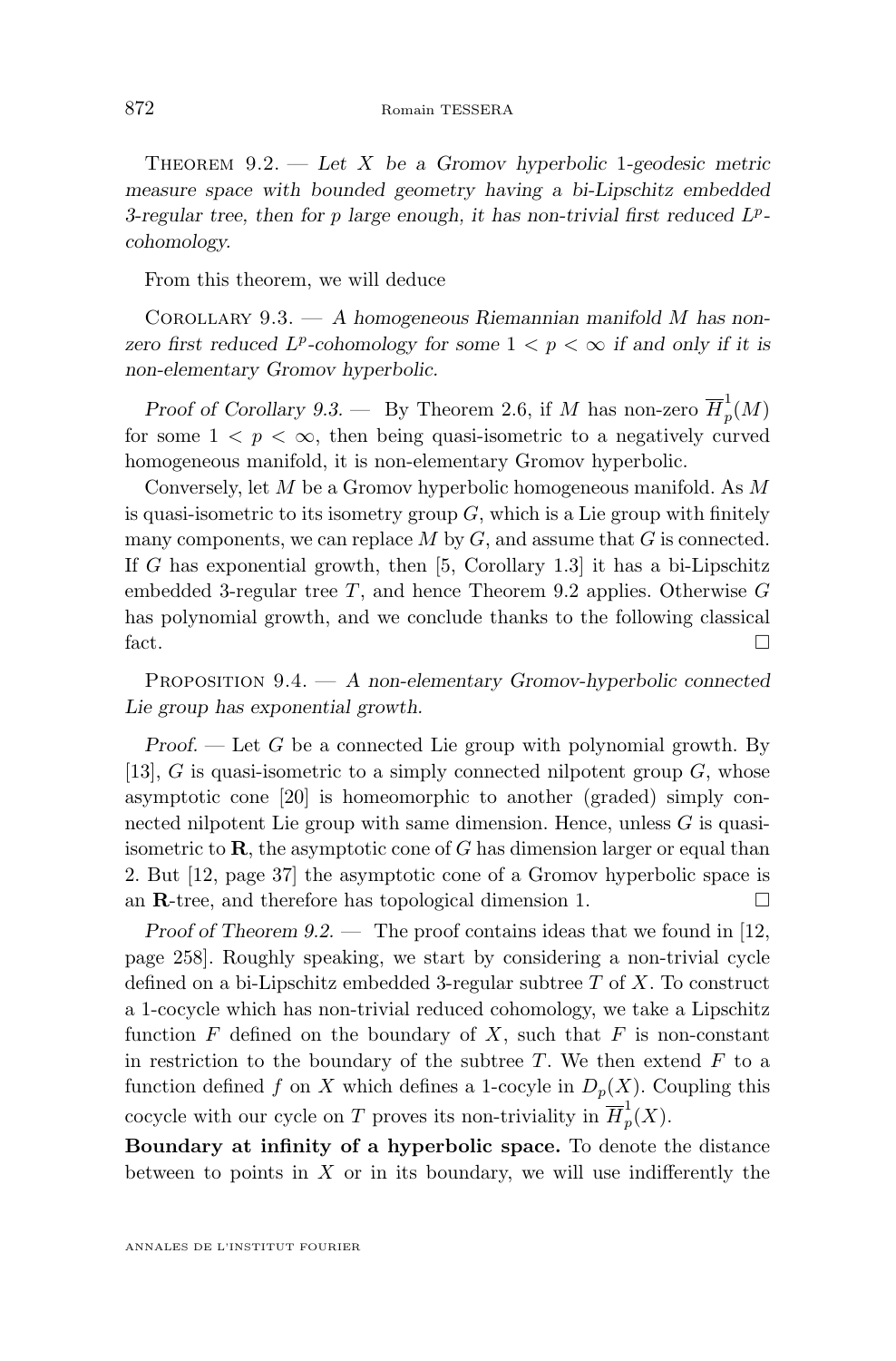notation  $d(x, y)$ , or the notation of Gromov  $|x - y|$ . Let us fix a point  $o \in X$ . We will denote  $|x| = |x - o| = d(x, o)$ .

Consider the Gromov boundary (see [\[11,](#page-26-0) Chapter 1.8] or [\[9\]](#page-26-0)) of X, *i.e.,* the set of geodesic rays issued from o up to Hausdorff equivalence.

For  $\varepsilon$  small enough, there exists [\[9\]](#page-26-0) a distance  $|\cdot|_{\varepsilon}$  on  $\partial_{\infty}X$ , and  $C < \infty$ such that

$$
|u - v|_{\varepsilon} \leq \limsup_{t \to \infty} e^{-\varepsilon (v(t)|w(t))} \leq C |u - v|_{\varepsilon}
$$

for all  $v, w \in \partial_{\infty} X$ , where  $(\cdot | \cdot)$  denotes the Gromov product, *i.e.*,

$$
(x|y) = \frac{1}{2}(|x| + |y| - |x - y|).
$$

**Reduction to graphs.** A 1-geodesic metric measure space with bounded geometry is trivially quasi-isometric to a connected graph with bounded degree (take a maximal 1-separated net, and join its points which are at distance 1 by an edge). Hence, we can assume that  $X$  is the set of vertices of a graph with bounded degree.

**A Lipschitz function on the boundary.** By [\[12,](#page-26-0) page 221], T has a cycle which has a non-zero pairing with every non-zero 1-cochain  $c$  on  $T$ supported on a single edge  $e$ . Hence, to prove that  $\overline{H}_p^1$  $p(x) \neq 0$ , it is enough to find an element c in  $D_p(X)$  whose restriction to T is zero everywhere but on e.

The inclusion of  $T$  into  $X$  being bi-Lipschitz, it induces a homeomorphic inclusion of the boundary of  $T$ , which is a Cantor set, into the boundary of X. We therefore identify  $\partial_{\infty}T$  with its image in  $\partial_{\infty}X$ . Consider  $T_1$  and  $T_2$  the two complementary subtrees of T which are separated by e. This induces a partition of the boundary  $\partial_{\infty}T$  into two clopen non-empty subsets  $O_1$  and  $O_2$ . As  $O_1$  and  $O_2$  are disjoint compact subsets of  $\partial_{\infty} X$ , they are at positive distance from one another. Hence, for  $\delta > 0$  small enough, the δ-neighborhoods  $V_1$  and  $V_2$  of respectively  $O_1$  and  $O_2$  in  $\partial_{\infty} X$  are disjoint.

Now, take a Lipschitz function F on  $\partial_{\infty} X$  which equals 0 on  $V_1$  and 1 on  $V_2$ .

**Extension of** F **to all of** X**.** Let us first assume that every point in X is at bounded distance from a geodesic ray issued from o.

Let us define a function f on X: for every x in  $X\setminus\{o\}$ , we denote element by  $u_x$  a geodesic ray issued from o and passing at bounded distance, say C from x. Define

$$
f(x) = F(u_x) \quad \forall x \in X \setminus \{o\}.
$$

TOME 59 (2009), FASCICULE 2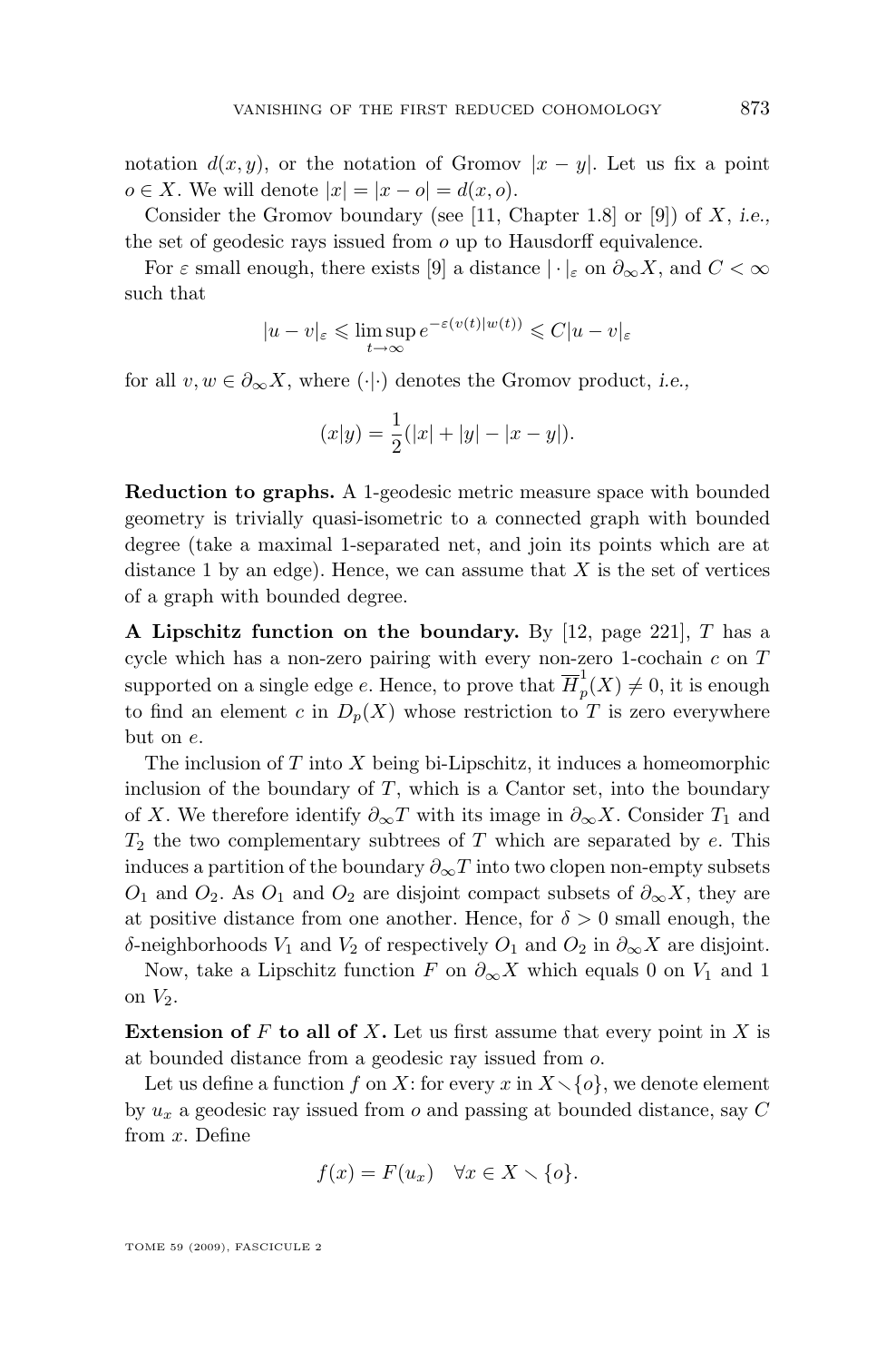Let us prove that for p large enough,  $f \in D_p(X)$ . Take two elements x and y in X such that  $|x-y| \leq 1$ , we have

$$
|u_x(t) - u_y(t)| \le |u_x(t) - x| + |x - u_y(t)|
$$
  
\n
$$
\le |u_x(t) - x| + |y - u_y(t)| + |x - y|
$$
  
\n
$$
\le |u_x(t) - x| + |y - u_y(t)| + 1.
$$

So for large  $t$ ,

$$
2(u_x(t)|u_y(t)) = |u_x(t)| + |u_y(t)| - |u_x(t) - u_y(t)|
$$
  
\n
$$
\ge |u_x(t)| + |u_y(t)| - |u_x(t) - x| - |y - u_y(t)| - 1
$$
  
\n
$$
\ge |x| + |y| - 2|u_x(t) - x| - 2|y - u_y(t)| - 1
$$
  
\n
$$
\ge |x| + |y| - 4C - 1
$$
  
\n
$$
\ge 2|x| - 4(C + 1).
$$

Let  $K > 0$  be the Lipschitz norm of F, i.e.,  $K = \sup_{u \neq v \in \partial_{\infty}T} \frac{|F(u) - F(v)|}{|u - v|_{\varepsilon}}$  $\frac{|u|-F(v)|}{|u-v|_{\varepsilon}}$ . We have

$$
|f(x) - f(y)|^p = |F(u_x) - F(u_y)|^p
$$
  
\n
$$
\leqslant K^p |u_x - u_y|^p
$$
  
\n
$$
\leqslant K^p \limsup_{t \to \infty} e^{-p\varepsilon(u_x(t)|u_y(t))}
$$
  
\n
$$
\leqslant K^p e^{-p\varepsilon|x| + 2(C+1)p}.
$$

On the other hand, as  $\mu(B(o, |x|)) \leqslant Ce^{\lambda |x|}$  for some  $\lambda$ , if  $p\varepsilon > \lambda$ , then f is in  $D_n(X)$ .

Now, let us consider the values of  $f$  along  $T$ . To fix the ideas, let us assume that  $o$  is a vertex of  $T$ . We will now show that up to modifying T, we can assume that f takes the value 0 on  $T_1$ , and 1 on  $T_2$ . Hence the coupling of the corresponding cocycle  $c$  with the cycle of [\[12,](#page-26-0) page 221] is non-zero, which implies that  $\overline{H}_{p}^{1}$  $_{p}^{\infty}(X)\neq 0.$ 

For  $i = 1, 2$ , take  $x_i$  a vertex of  $T_i$ . Let  $e_{x_i}$  be the edge whose one extremity is  $x_i$  and that separates o and  $x_i$ . Let  $T_{x_i}$  be the connected component of  $T \setminus \{e_{x_i}\}\)$  contained in  $T_i$ .

The point that we need to prove is that if both  $x_1$  and  $x_2$  are far enough from  $o$ ,  $f$  equals 0 on  $T_{x_1}$  and 1 on  $T_{x_2}$ . Then, up to replacing  $T_1$  and  $T_2$ by  $T_{x_1}$  and  $T_{x_2}$ , and the geodesic segment between  $x_1$  and  $x_2$  by a single edge (which becomes e), we are done.

Let v be a geodesic ray of  $T_1$  emanating from o and passing through some vertex y of  $T_{x_1}$ . Let z be the corresponding element of  $\partial_{\infty} T \subset \partial_{\infty} X$ . Let t be a geodesic ray in X from  $o$  to z. As T is bi-Lipschitz embedded in X,  $v$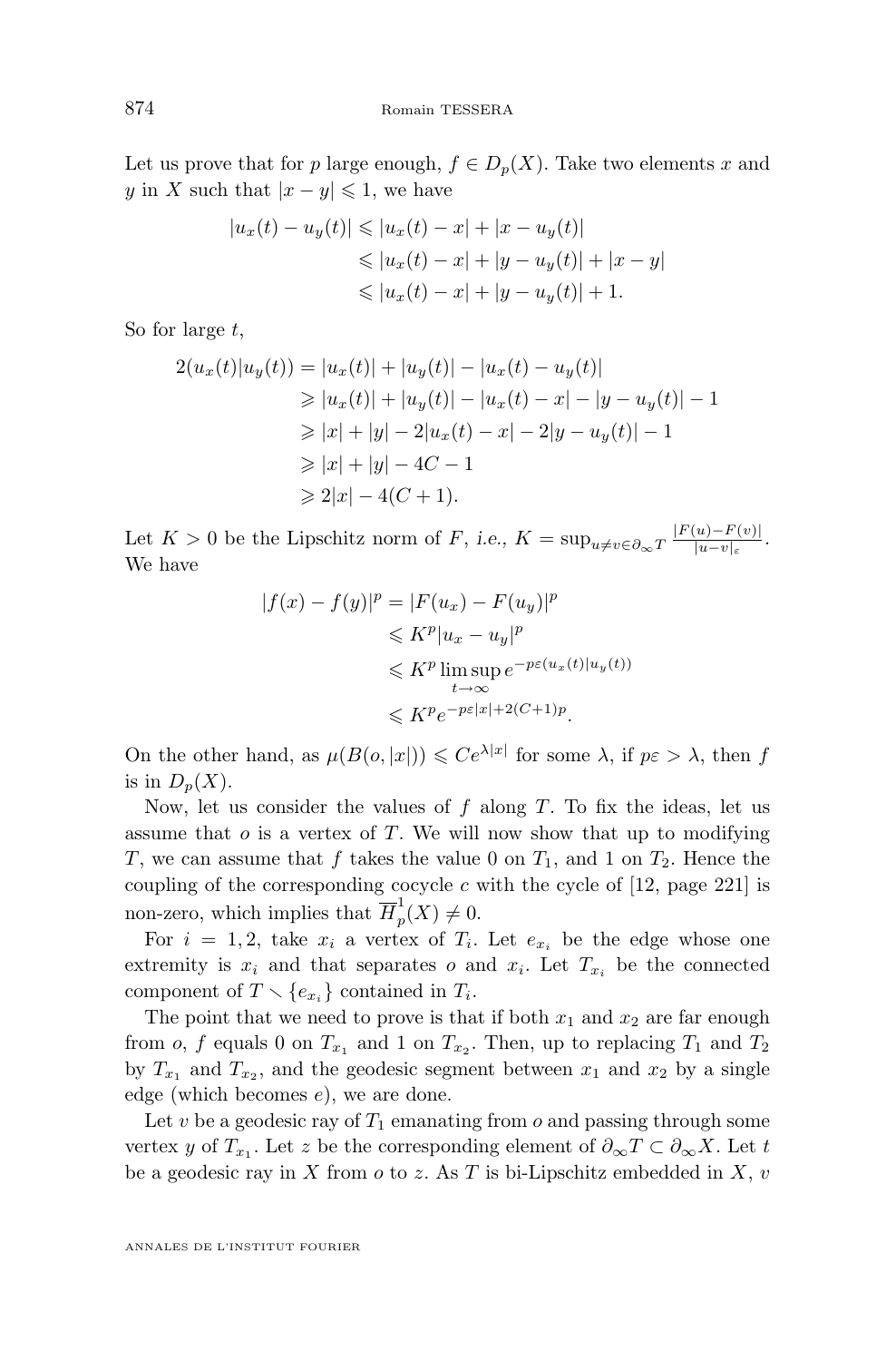<span id="page-25-0"></span>is a quasi-geodesic ray in  $X$ . Hence it stays at bounded distance, say less than C from t. In particular, t passes at distance less than C from  $y$ . So by choosing  $d(o, y)$  large enough,  $|u_y - z|$  can be made arbitrarily small, in particular  $\leq \delta$ . Hence, choosing  $x_1$  far enough from o in  $T_1$ , we have that all  $u_y$  where  $y \in T_{x_1}$  belong to  $V_1$ . Therefore  $f(y) = 0$ . The case  $i = 2$  is similar.

#### **Reduction to the case when every point in** X **is at bounded distance from a geodesic ray issued from** o**.**

In this section, we embed X into a larger graph  $\tilde{X}$  satisfying the property that every vertex is contained in a geodesic ray emanating from o.

Let Y be the graph whose set of vertices is  $N$  and such that n and m are joined by an edge if and only if  $|n-m|=1$ . Consider the graph  $\tilde{X}$  obtained by gluing a copy of Y to every vertex of X. This is done by identifying this vertex with the vertex 0 of the corresponding copy of Y. Clearly X is a hyperbolic graph with bounded degree. It contains  $X$  as an isometrically embedded subgraph. In particular,  $T$  is bi-Lipschitz embedded into  $\overline{X}$ . Finally,  $\tilde{X}$  satisfies that every point in  $\tilde{X}$  belongs to a geodesic ray issued from o.

Applying the above to  $\tilde{X}$ , we construct an element  $\tilde{f}$  in  $D_n(\tilde{X})$  that has a non-trivial coupling with the cycle that we considered on T. As the support of this cycle is contained in  $X$ , the restriction f of f to X also has a non-trivial coupling with it. Moreover, f belongs to  $D_p(X)$ , so it defines a non-trivial cocycle in  $\overline{H}_v^1$ p  $(X)$ .

#### BIBLIOGRAPHY

- [1] M. Bourdon, "Cohomologie lp et produits amalgamés", *Geom. Ded.* **107** (2004), no. 1, p. 85-98.
- [2] M. BOURDON, F. MARTIN & A. VALETTE, "Vanishing and non-vanishing of the first Lp-cohomology of groups", *Comment. math. Helv.* **80** (2005), p. 377-389.
- [3] M. BOURDON & H. PAJOT, "Cohomologie  $L^p$  et espaces de Besov", *Journal fur die Reine und Angewandte Mathematik* **558** (2003), p. 85-108.
- [4] A. CHEEGER & M. GROMOV, "L<sup>2</sup>-cohomology and group cohomology", *Topology* **25** (1986), p. 189-215.
- [5] Y. de Cornulier & R. Tessera, "Quasi-isometrically embedded free subsemigroups", 2006, To appear in Geometry and Topology.
- [6] Y. de Cornulier, R. Tessera & A. Valette, "Isometric group actions on Hilbert spaces: growth of cocycles", To appear in GAFA.
- [7] ——— , "Isometric group actions on Banach spaces and representations vanishing at infinity", 2006, To appear in Transformation Groups.
- [8] P. Delorme, "1-cohomologie des représentations unitaires des groupes de Lie semisimples et résolubles. Produits tensoriels continus de représentations", *Bull. Soc. Math. France* **105** (1977), p. 281-336.